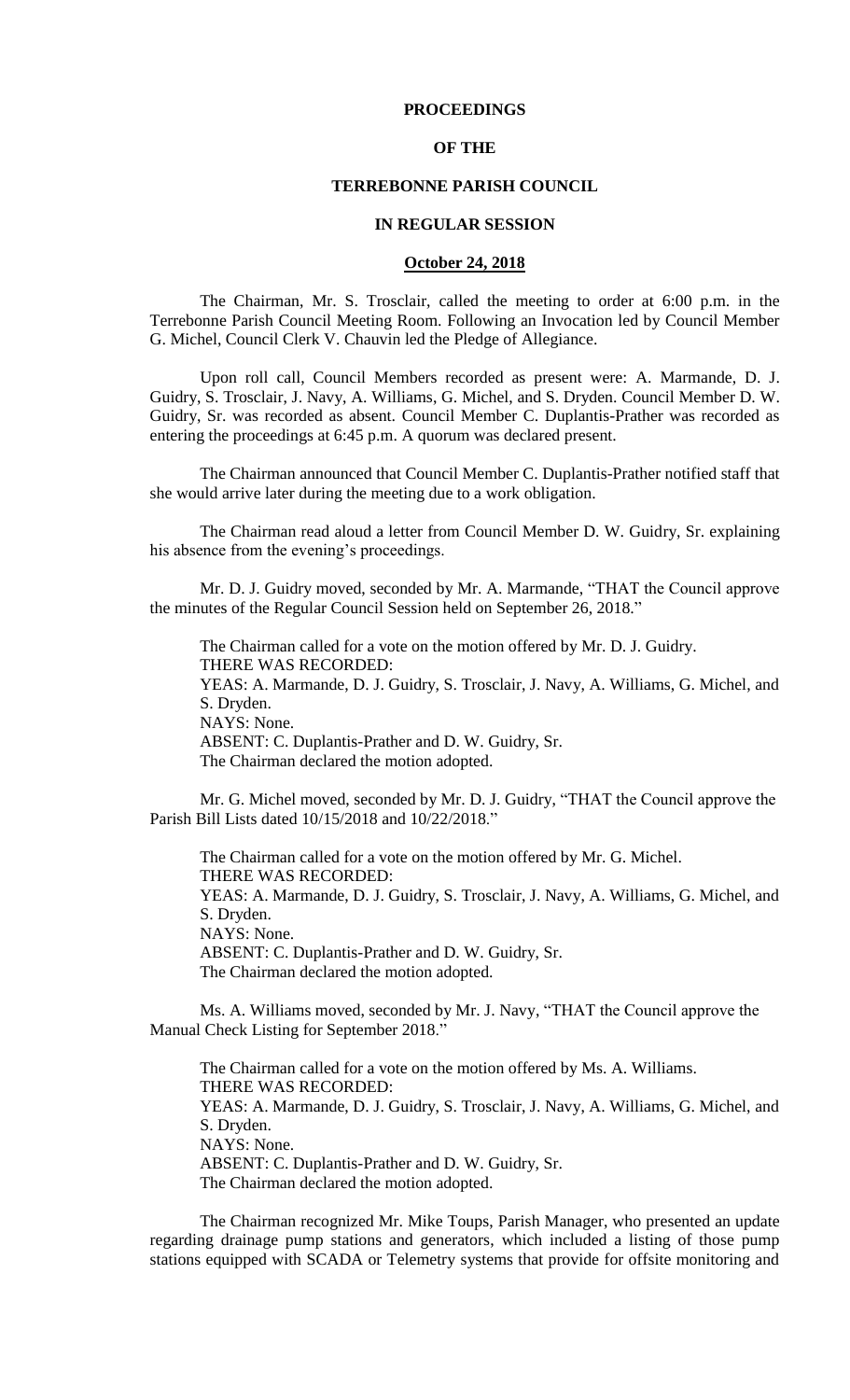controls. He then reported on the previously reported street light outages that have been repaired by the three utility companies in the Parish.

Discussion then ensued relative to current plans and potential options available for improved street light outage monitoring and for possible provisions to allow the Parish to install security cameras on power poles serviced by Entergy.

The Chairman recognized Mr. Myers McAllister, Tree Board Member, who presented the Treemendous Tree Award to Ms. Casey Cenac of the Twelve Oaks Plantation Bed and Breakfast for the 4<sup>th</sup> quarter of 2018. Ms. Cenac thanked the Tree Board for the recognition on behalf of her mother Barbara Cenac and Twelve Oaks Plantation.

Several Council Members congratulated Ms. Cenac and her family on the award and thanked them and the Tree Board for their work toward bettering Terrebonne Parish. Mr. McAllister then stated that submissions for potential candidates for the award would be welcomed for consideration.

OFFERED BY: MS. A. WILLIAMS SECONDED BY: MR. J. NAVY

# **RESOLUTION NO. 18-388**

**WHEREAS,** on the November 6, 2018 Election Ballot there is a proposed  $1/2\phi$  (half cent) sales tax proposition to support the Terrebonne Parish Sheriff's Office to provide School Resource Officers in all schools, and

**WHEREAS,** the Terrebonne Parish Council wholeheartedly agrees with the Terrebonne Parish School Board, that the safety and security of students, faculty, and staff are of the highest importance, and

**WHEREAS,** the Terrebonne Parish Council agrees that in a crisis situation, a trained School Resource Officer (SRO) would provide the most effective protection for the students, faculty, and staff, and

**WHEREAS,** the Terrebonne Parish Council also agrees that in addition to protection provided, the presence of a School Resource Officer also serves many other supporting roles to the students, faculty and staff to provide a safer enhanced learning environment.

**NOW, THEREFORE BE IT RESOLVED,** that the Terrebonne Parish Council does hereby urge citizens to exercise their right to vote on November 6, 2018, and

**BE IT FURTHER RESOLVED,** that a copy of this resolution be forwarded to Terrebonne Parish Sheriff Jerry Larpenter and the Terrebonne Parish School District.

#### **THERE WAS RECORDED:**

YEAS: A. Marmande, D. J. Guidry, S. Trosclair, J. Navy, A. Williams, and S. Dryden. NAYS: G. Michel. ABSTAINING: None. ABSENT: C. Duplantis-Prather and D. W. Guidry, Sr. The Chairman declared the resolution adopted on this the 24th day of October 2018.

### **\*(RESOLUTION MOVED AND SECONDED AFTER DISCUSSION)**

The Chairman recognized Mr. Jerry Larpenter, Terrebonne Parish Sheriff, who asked for public support regarding a proposed sales tax that would provide for new School Resource Officers to be posted at every school in Terrebonne Parish and then shared his concerns regarding a decline in revenues for local law enforcement agencies in recent years and the potential negative effects should it continue without additional revenue to compensate.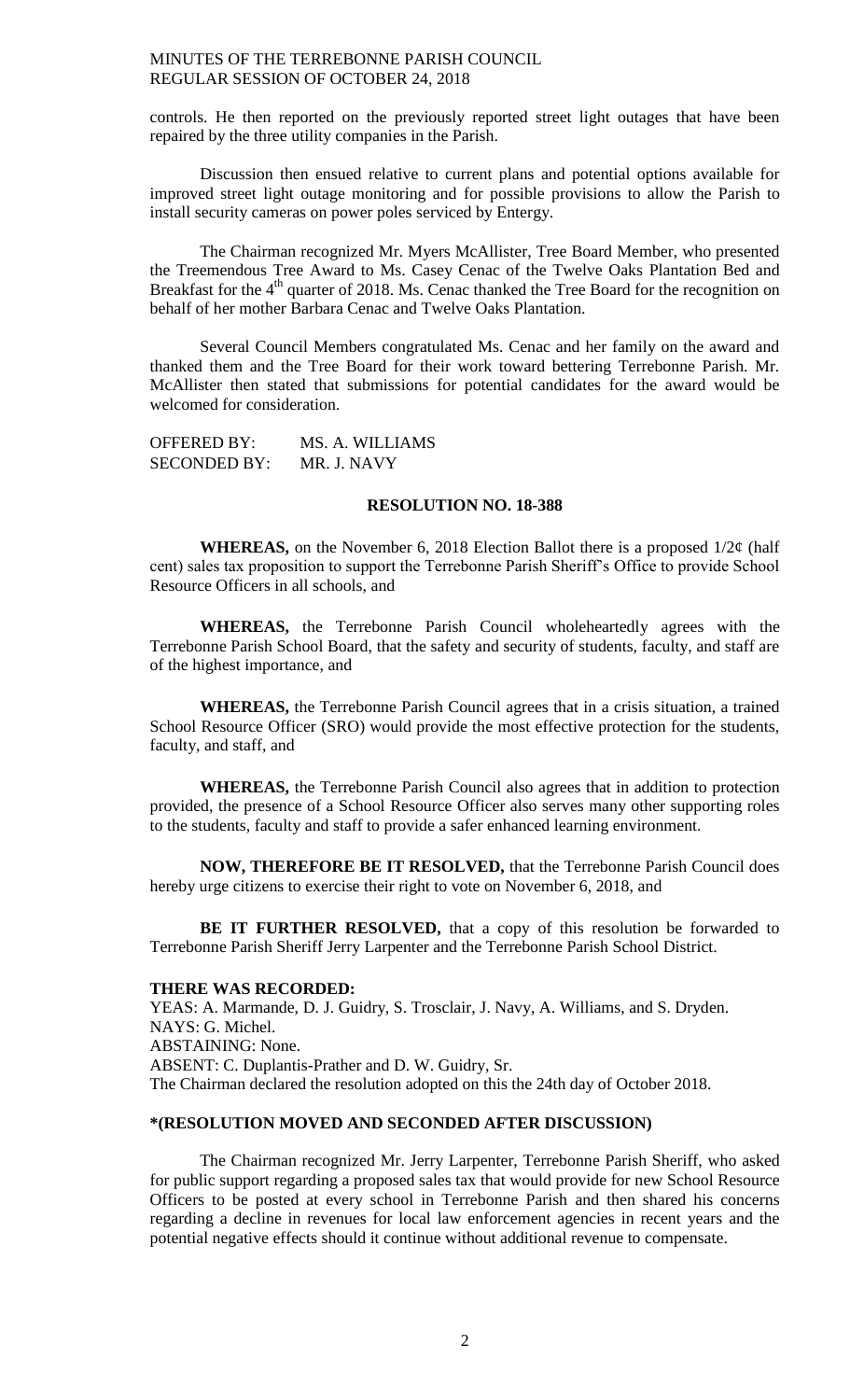Several Council Members thanked Sheriff Larpenter and the law enforcement agencies for their hard work in protecting and providing for Terrebonne Parish then shared their opinions regarding a need for appropriately trained resource officers being in place at local schools. They then shared their support for the sales tax as a measure to provide for the additional officers.

Sheriff Larpenter explained that the potential school resource officers would receive additional training to be able to educate students on bullying, illegal drugs, and other safety concerns then offered other benefits related to having a school resource officer in place at any given school.

# **\*Ms. A. Williams moved, seconded by Mr. J. Navy. \*\*(RESOLUTION ADOPTED AFTER DISCUSSION)**

Council Member G. Michel shared his concerns for a possible assumption that the Council was publicly supporting the passage of the sales tax and attempting to sway public opinion toward a particular outcome of the upcoming election. He then stated he would not be supporting the resolution because of these concerns, but he would support resource officers as well as any in the general public who wished to vote regarding the issue.

The Chairman recognized Mr. Gordon Dove, Parish President, who thanked Sheriff Larpenter and local law enforcement agencies for their community service programs. He concurred with a need for school resource officers throughout Terrebonne Parish and then encouraged the public to vote.

Council Member A. Williams shared her support for the proposed sales tax and additional resource officers then shared some of her recent experiences with resource officers in other settings. She then stated that the resolution was not asking for the public to vote in a particular manner, but that it was only asking for the public to vote.

Upon Council Member A. Williams' request, the Chairman recognized Mr. Chad Luke, Assistant Parish Attorney, who confirmed that the resolution was not persuading the public to vote for or against a proposed sales tax and that the discussion being held has been in keeping with general discourse with each party voicing their individual support for or against the sales tax.

Council Member D. J. Guidry agreed to the need for school resource officers then suggested that the Sheriff's Office could contact the Terrebonne Council on Aging regarding finances considering a number of services that the Sheriff's Office has provided to the Council on Aging at little to no cost.

Council Member J. Navy suggested that the millages held in Terrebonne Parish should be reviewed for their appropriateness of costs and reiterated a need for School Resource Officers and his individual support for the Sheriff's Office and the proposed sales tax.

**\*\*The resolution was adopted.** *Mr. G. Michel was recorded as voting nay. Ms. C. Duplantis-Prather and Mr. D. W. Guidry, Sr. were recorded as absent.*

Ms. A. Williams moved, seconded by Mr. A. Marmande, "THAT the Council approve the co-sponsorship request from Terrebonne High School for the Terrebonne High School Trick or Treat Around the Track on October 29, 2018."

The Chairman called for a vote on the motion offered by Ms. A. Williams. THERE WAS RECORDED: YEAS: A. Marmande, D. J. Guidry, S. Trosclair, J. Navy, A. Williams, and G. Michel. NAYS: None. ABSENT: C. Duplantis-Prather and D. W. Guidry, Sr. ABSTAINING: S. Dryden. The Chairman declared the motion adopted.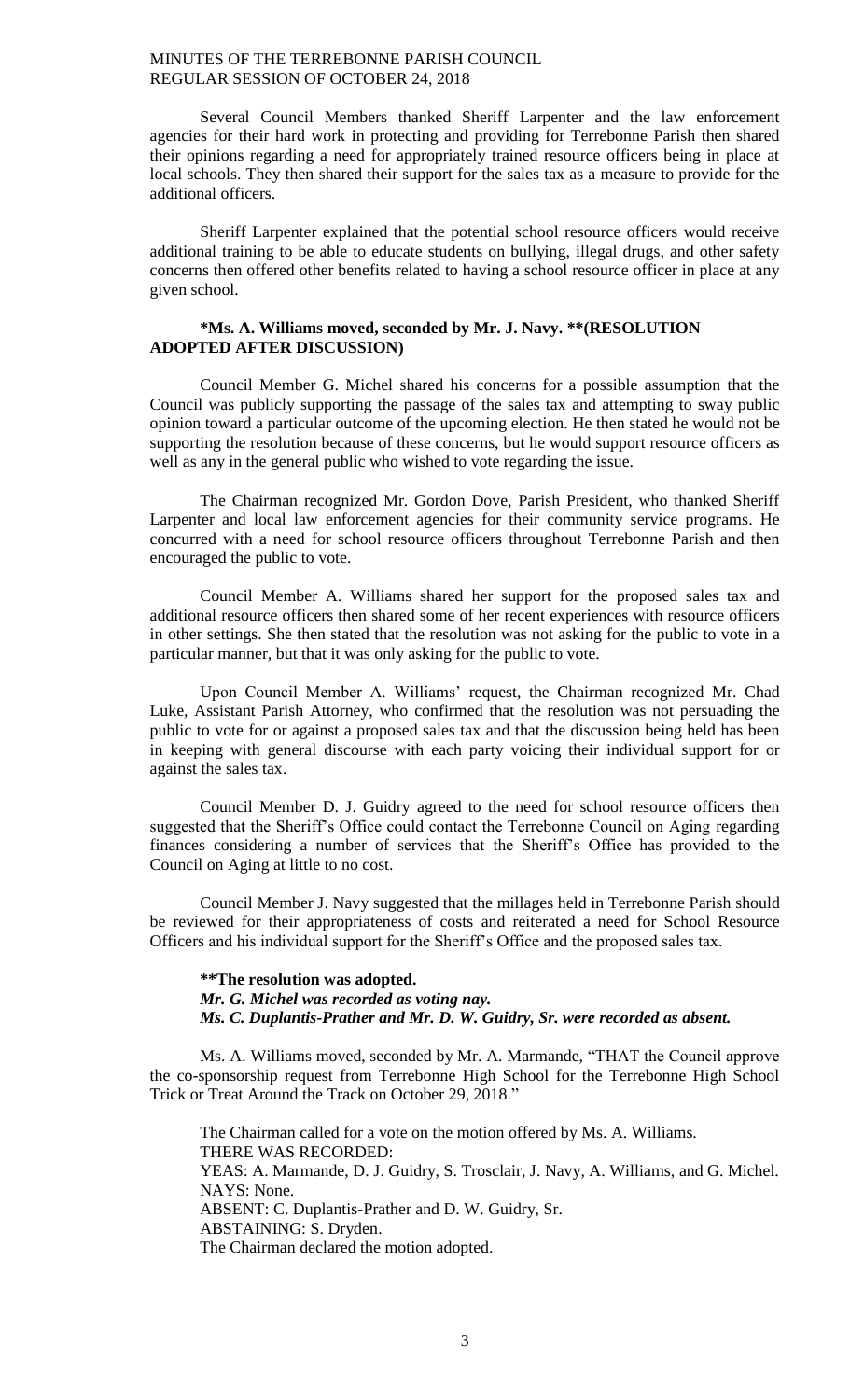Ms. A. Williams moved, seconded by Mr. D. J. Guidry, "THAT, it now being 6:30 p.m., the Council open public hearings."

The Chairman called for a vote on the motion offered by Ms. A. Williams. THERE WAS RECORDED: YEAS: A. Marmande, D. J. Guidry, S. Trosclair, J. Navy, A. Williams, G. Michel, and S. Dryden. NAYS: None. ABSENT: C. Duplantis-Prather and D. W. Guidry, Sr. The Chairman declared the motion adopted.

The Chairman recognized the public for comments on the following:

A. A proposed ordinance declaring a 2006 Ford E350 Passenger Van (Unit 260) from the City Marshal's office having a value of \$6,500 as surplus and authorizing said item to be disposed of by any legally approved methods.

There were no comments from the public on the proposed ordinance.

Mr. G. Michel moved, seconded by Mr. D. J. Guidry, "THAT the Council close the aforementioned public hearing."

The Chairman called for a vote on the motion offered by Mr. G. Michel. THERE WAS RECORDED: YEAS: A. Marmande, D. J. Guidry, S. Trosclair, J. Navy, A. Williams, G. Michel, and S. Dryden. NAYS: None. ABSENT: C. Duplantis-Prather and D. W. Guidry, Sr. The Chairman declared the motion adopted.

| <b>OFFERED BY:</b>  | MR. G. MICHEL   |
|---------------------|-----------------|
| <b>SECONDED BY:</b> | MR. A. MARMANDE |

### **ORDINANCE NO. 9010**

An Ordinance to declare equipment with a value of Five Thousand Dollars (\$5,000.00) or greater from the City Marshal as surplus as described in the attached Exhibit "A" and authorizing said item to be disposed of by public bid, negotiated sale, junked or by any other legally approved method.

### **SECTION I**

**WHEREAS**, the movable property listed in the attached Exhibit "A" has a value of \$5,000.00 or greater as indicated by the value set out next to the item on the attached Exhibit A; and

#### **SECTION II**

**NOW THEREFORE BE IT ORDAINED** that the Terrebonne Parish Council, on behalf of the Terrebonne Parish Consolidated Government, does hereby declare the attached Exhibit "A" surplus and authorizes the Parish President to dispose of said item(s) by public bid, negotiated sale, junked or by any other legally approved method.

### **SECTION III**

If any word, clause, phrase, section or other portion of this ordinance shall be declared null, void, invalid, illegal, or unconstitutional, the remaining words, clauses, phrases, sections and other portions of this ordinance shall remain in force and effect, the provisions of this ordinance hereby being declared to be severable.

# **SECTION IV**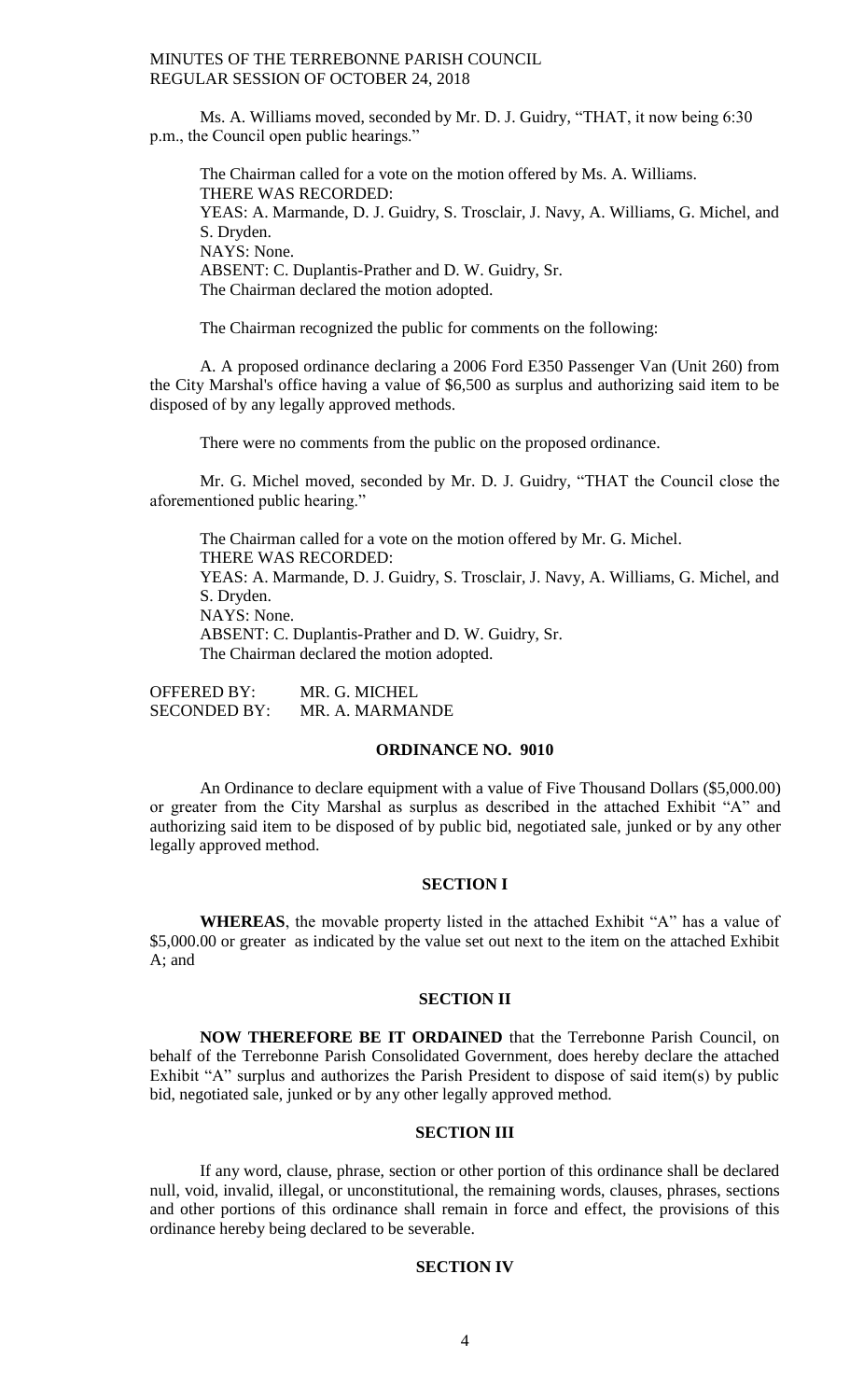This ordinance shall become effective upon approval by the Parish President or as otherwise provided in Section 2-13 (b) of the Home Rule Charter for a Consolidated Government for Terrebonne Parish, whichever occurs sooner.

This ordinance, having been introduced and laid on the table for two weeks, was voted upon as follows:

THERE WAS RECORDED: YEAS: A. Marmande, D.J. Guidry, S. Trosclair, J. Navy, A. Williams, G. Michel, and S. Dryden. NAYS: None. NOT VOTING: None. ABSTAINING: None. ABSENT: C. Duplantis-Prather and D.W. Guidry, Sr.

The Chairman declared the ordinance adopted on this, the 10th day of October 24, 2018.

# **Exhibit "A" Surplus July, 2018 (Value of \$5,000.00 or Greater)**

**City Marshal:**

1 – 2006 Ford E350 Passenger Van (Unit 260)/\$6,500

The Chairman recognized the public for comments on the following:

B. A proposed ordinance to amend the 2018 Adopted Operating Budget of the Terrebonne Parish Consolidated Government for the following items and to provide for related matters.

- I. Juvenile Detention, \$17,641
- II. FTA Grant, \$10,032
- III. FTA-City of Thibodaux, \$3,630
- IV. General Fund-Housing & Human Service, \$7,500

There were no comments from the public on the proposed ordinance.

Ms. A. Williams moved, seconded by Mr. D. J. Guidry, "THAT the Council close the aforementioned public hearing."

The Chairman called for a vote on the motion offered by Ms. A. Williams. THERE WAS RECORDED:

YEAS: A. Marmande, D. J. Guidry, S. Trosclair, J. Navy, A. Williams, G. Michel, and S. Dryden.

NAYS: None.

ABSENT: C. Duplantis-Prather and D. W. Guidry, Sr.

The Chairman declared the motion adopted.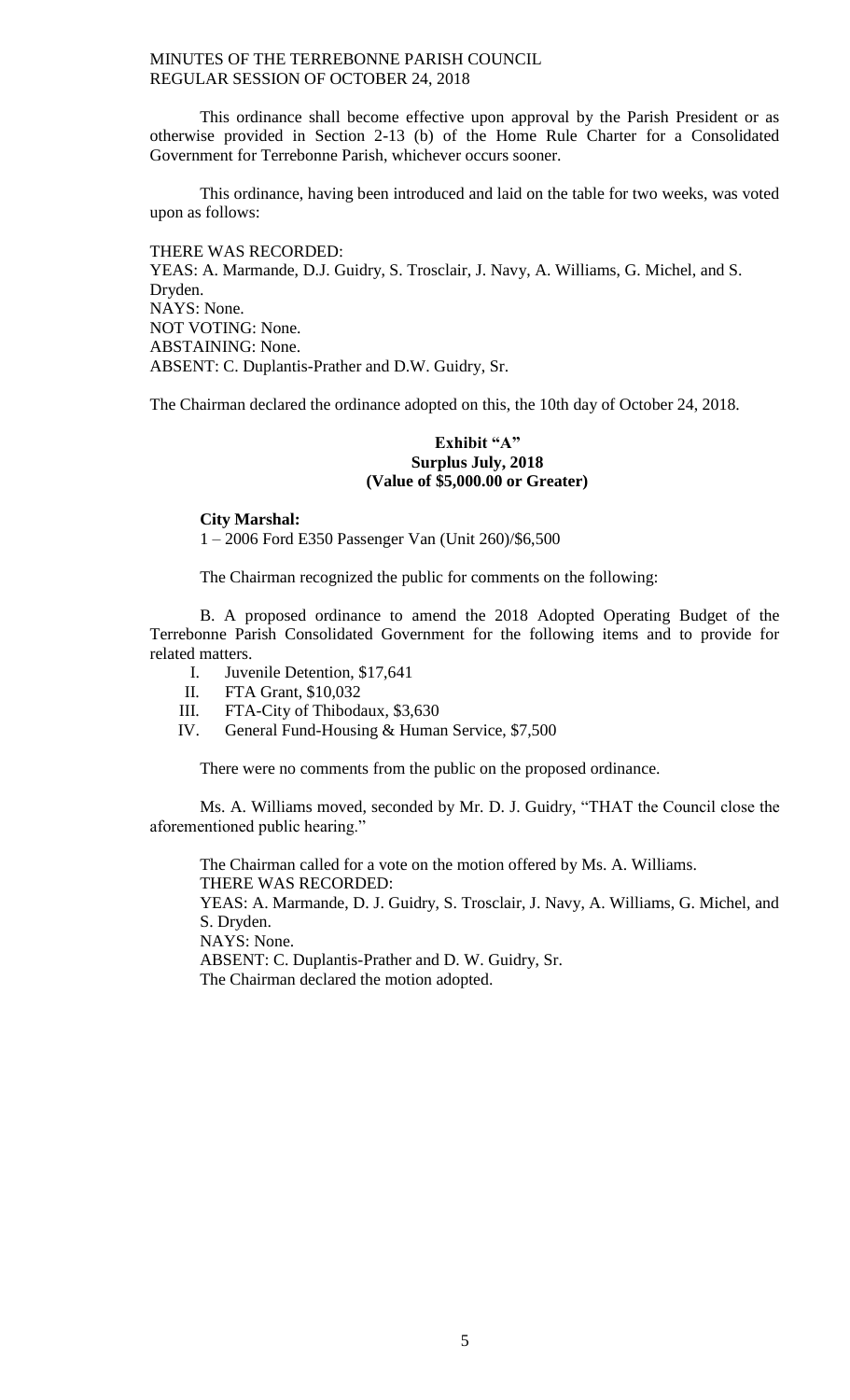OFFERED BY: MR. D.J. GUIDRY SECONDED BY: MS. A. WILLIAMS

### **ORDINANCE NO. 9011**

AN ORDINANCE TO AMEND THE 2018 ADOPTED OPERATING BUDGET OF THE TERREBONNE PARISH CONSOLIDATED GOVERNMENT FOR THE FOLLOWING ITEMS AND TO PROVIDE FOR RELATED MATTERS.

#### **I. JUVENILE DETENTION, \$17,641**

- **II. FTA GRANT, \$10,032**
- **III. FTA-CITY OF THIBODAUX, \$3,630**
- **IV. GENERAL FUND-HOUSING & HUMAN SERVICE, \$7,500**

# **SECTION I**

**WHEREAS,** the Juvenile Detention Fund received \$17,641 reimbursement for damages that occurred to the electrical lines, and

**WHEREAS**, this reimbursement needs to be reflected in the Building- Major Repairs account for the impending repairs to the electric lines.

**NOW, THEREFORE BE IT ORDAINED**, by the Terrebonne Parish Council, on behalf of the Terrebonne Parish Consolidated Government, that the 2018 Adopted Operating Budget be amended for the Juvenile Detention Fund. (Attachment A)

#### **SECTION II**

**WHEREAS**, the FTA Grant fund is purchasing two cutaway buses for the City of Houma, and

**WHEREAS**, funding of \$10,032 is needed for the purchase of the buses, and

**WHEREAS**, the funding will be from the FTA Grant fund balance.

**NOW, THEREFORE BE IT FURTHER ORDAINED**, by the Terrebonne Parish Council, on behalf of the Terrebonne Parish Consolidated Government, that the 2018 Adopted Operating Budget of the Terrebonne Parish Consolidated Government be amended for the FTA Grant fund. (Attachment B)

### **SECTION III**

**WHEREAS**, the FTA-City of Thibodaux is purchasing three cutaway buses for the City of Thibodaux, and

**WHEREAS**, funding of \$3,630 is needed for the purchase of the buses, and

**WHEREAS**, the funding will be from the FTA Grant fund balance.

**NOW, THEREFORE BE IT FURTHER ORDAINED**, by the Terrebonne Parish Council, on behalf of the Terrebonne Parish Consolidated Government, that the 2018 Adopted Operating Budget of the Terrebonne Parish Consolidated Government be amended for the FTA-City of Thibodaux. (Attachment C)

### **SECTION IV**

**WHEREAS**, South Louisiana Bank desires to provide a grant to the Terrebonne Parish Consolidated Government, Department of Housing and Human Service, Community Development Division for \$7,500, and

**WHEREAS**, the funds will be used to install handicap accessibility features in the homes of eligible low income persons.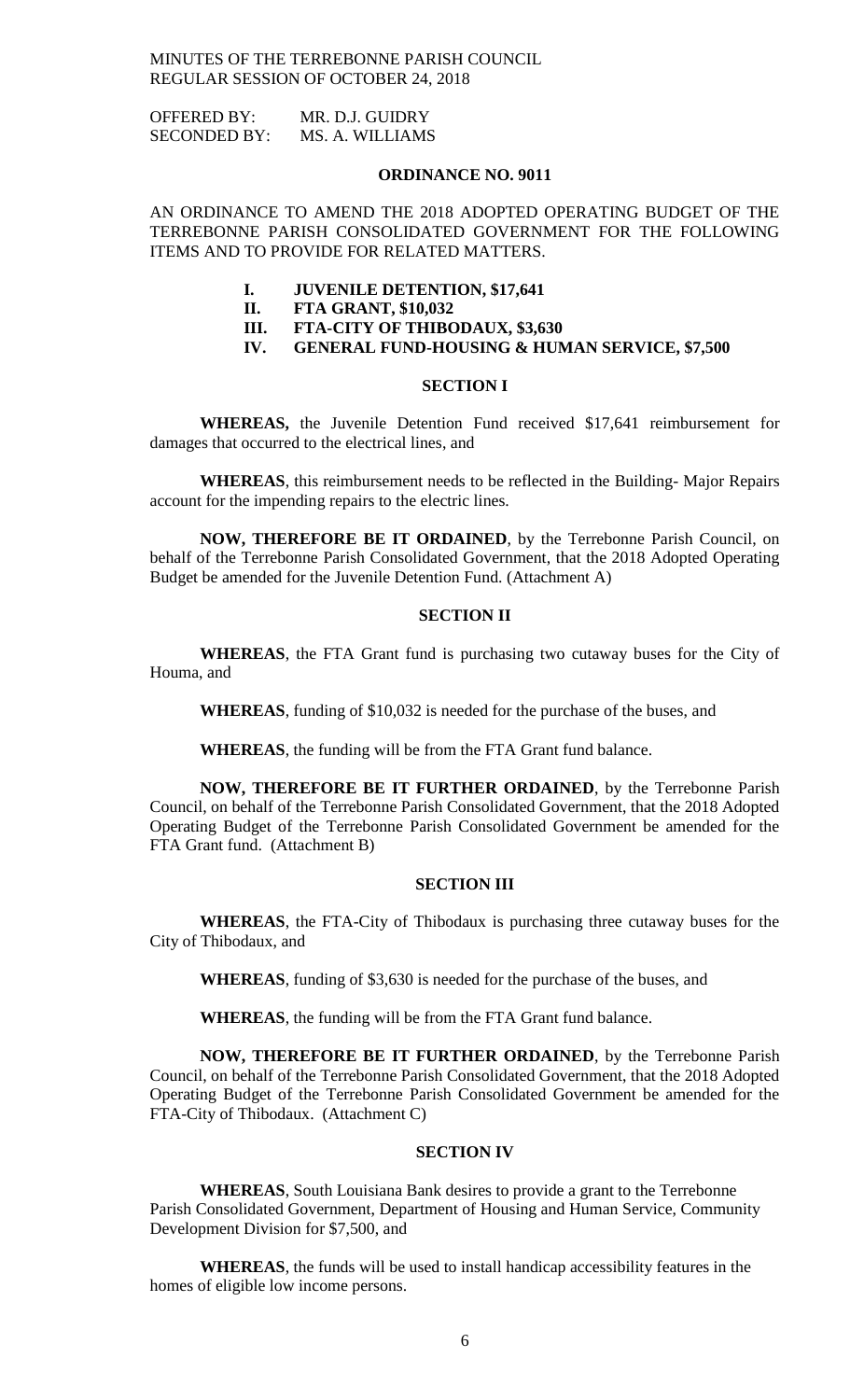**NOW, THEREFORE BE IT FURTHER ORDAIN**ED, by the Terrebonne Parish Council, on behalf of the Terrebonne Parish Consolidated Government, that the 2018 Adopted Operating Budget of the Terrebonne Parish Consolidated Government be amended for the Housing and Human Service Department. (Attachment D)

# **SECTION V**

If any word, clause, phrase, section or other portion of this ordinance shall be declared null, void, invalid, illegal, or unconstitutional, the remaining words, clauses, phrases, sections and other portions of this ordinance shall remain in full force and effect, the provisions of this ordinance hereby being declared to be severable.

# **SECTION VI**

This ordinance shall become effective upon approval by the Parish President or as otherwise provided in Section 2-13(b) of the Home Rule Charter for a Consolidated Government for Terrebonne Parish, whichever occurs sooner.

This ordinance, having been introduced and laid on the table for at least two weeks, was voted upon as follows:

THERE WAS RECORDED: YEAS: A. Marmande, D.J. Guidry, S. Trosclair, J. Navy, A. Williams, G. Michel, and S. Dryden. NAYS: None. NOT VOTING: None. ABSTAINING: None. ABSENT: C. Duplantis-Prather and D.W. Guidry, Sr. The Chairman declared the ordinance adopted on this, the 10th day of October 24, 2018.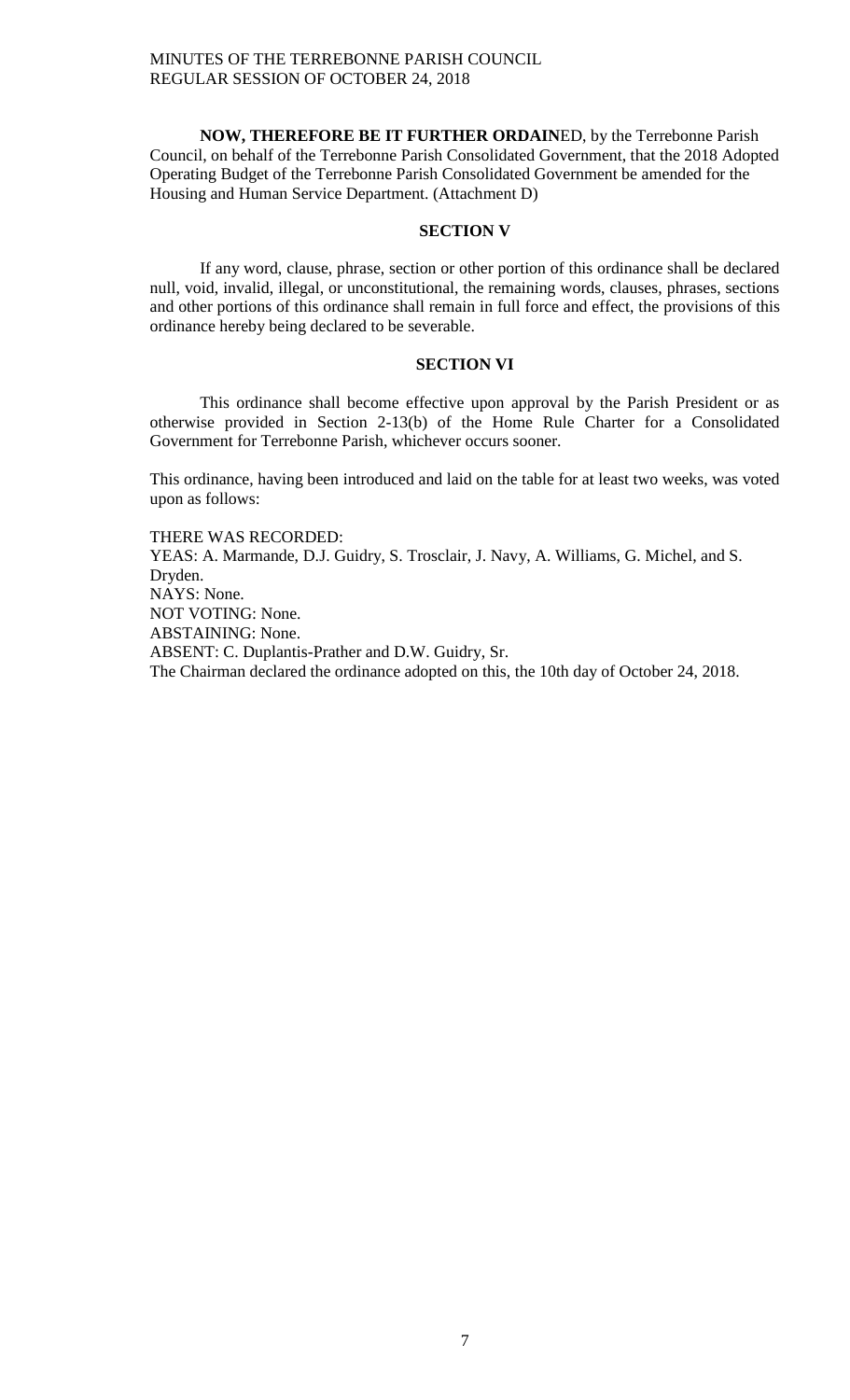# **ATTACHMENT A - Juvenile Detention**

|                                      | 2018                     |               |          |
|--------------------------------------|--------------------------|---------------|----------|
|                                      | Adopted                  | <b>Change</b> | Amended  |
| <b>Compensation Property Damange</b> | $\overline{\phantom{a}}$ | (17,641)      | (17,641) |
| <b>Building - Major Repairs</b>      | 43,300                   | 17.641        | 60.941   |

# **ATTACHMENT B - FTA Grant**

|                                 | 2018           |               |         |
|---------------------------------|----------------|---------------|---------|
|                                 | <b>Adopted</b> | <b>Change</b> | Amended |
| Transit Buses (Revenue Vehicle) | 120,500        | 10,032        | 130,532 |
| Fund Blance (decrease)          | n/a            | (10,032)      | n/a     |

# **ATTACHMENT C - FTA-City of Thibodaux**

|                                   | 2018           |               |           |
|-----------------------------------|----------------|---------------|-----------|
|                                   | <b>Adopted</b> | <b>Change</b> | Amended   |
| Transit Buses (Revenue Vehicle)   | 217,500        | 3,630         | 221,130   |
| Transfer from FTA Grant           | (50,000)       | (3,630)       | (53, 630) |
| Transfer to FTA-City of Thiobdaux | 50,000         | 3,630         | 53,630    |
| Fund Balance (decrease)           | n/a            | (3,630)       | n/a       |

# **ATTACHMENT D - Housing & Human Services**

|                                  | 2018                     |               |         |
|----------------------------------|--------------------------|---------------|---------|
|                                  | <b>Adopted</b>           | <b>Change</b> | Amended |
|                                  |                          |               |         |
| <b>Handicap Mobility Program</b> | -                        | (7,500)       | (7,500) |
| Housing Rehab-ADA Compliant      | $\overline{\phantom{a}}$ | 7,500         | 7,500   |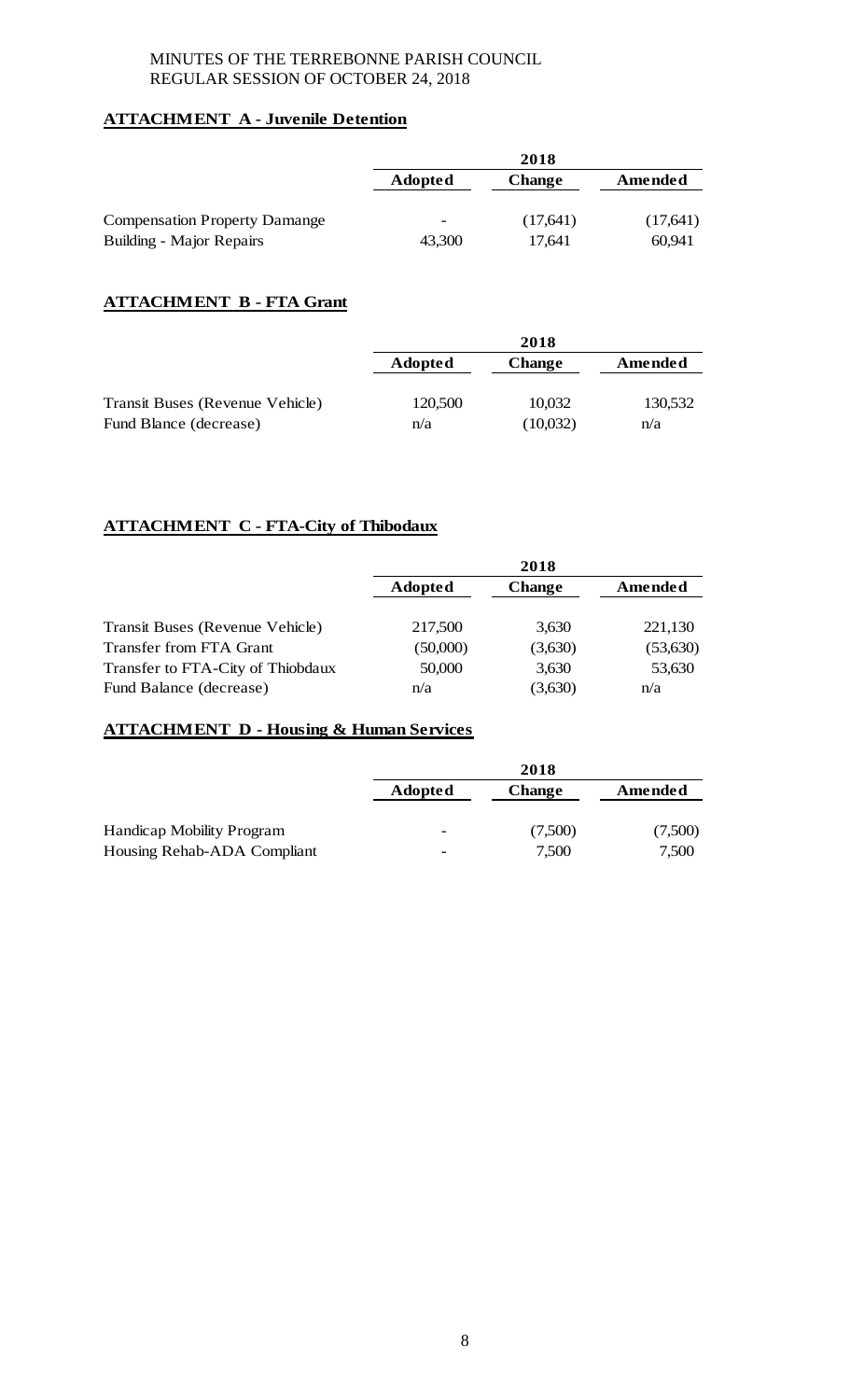The Chairman recognized the public for comments on the following:

C. The Proposed 2019 Parish Budget and Five Year Capital Outlay Budget.

There were no comments from the public on the proposed 2019 budgets.

Ms. A. Williams moved, seconded by Mr. G. Michel, "THAT the Council continue the aforementioned public hearing to the November 14, 2018 meeting."

The Chairman called for a vote on the motion offered by Ms. A. Williams. THERE WAS RECORDED: YEAS: A. Marmande, D. J. Guidry, S. Trosclair, J. Navy, A. Williams, G. Michel, and S. Dryden. NAYS: None. ABSENT: C. Duplantis-Prather and D. W. Guidry, Sr. The Chairman declared the motion adopted.

Ms. A. Williams moved, seconded by Mr. G. Michel, "THAT the Council return to the regular order of business."

The Chairman called for a vote on the motion offered by Ms. A. Williams. THERE WAS RECORDED: YEAS: A. Marmande, D. J. Guidry, S. Trosclair, J. Navy, A. Williams, G. Michel, and S. Dryden. NAYS: None. ABSENT: C. Duplantis-Prather and D. W. Guidry, Sr. The Chairman declared the motion adopted.

The Chairman recognized Mr. Nicklaus Eschete, Houma resident, who asked for additional information regarding the overseeing of the \$25,000 budgeted to the local Marine Corps League in the Proposed 2019 Parish Budget.

The Chairman recognized Mr. Gordon Dove, Parish President, who clarified that the money would be granted to the Marine Corps League to assist in paying for building repairs and that the money would be monitored to ensure that it was being spent appropriately.

Mr. Eschete, a Marine Corps veteran, then shared his concern for the granting of funding to the Marine Corps League with its restricted membership then suggested that the funding could be better spent supporting a veteran's center as currently being pursued by the local American Legion.

Several members thanked Mr. Eschete for inquiring about the funding and voicing his concerns and then thanked him for his military service.

It was at this time (6:45 p.m.) that Council Member C. Duplantis-Prather was recorded as entering the proceedings.

The Chairman called for a report on the Public Services Committee meeting held on October 22, 2018, whereupon the Committee Chairman rendered the following:

# **PUBLIC SERVICES COMMITTEE**

#### **OCTOBER 22, 2018**

The Chairman, Alidore "Al" Marmande, called the Public Services Committee meeting to order at 5:59 p.m. in the Terrebonne Parish Council Meeting Room with an Invocation offered by Committee Member J. Navy and the Pledge of Allegiance led by Committee Member D. J. Guidry. Upon roll call, Committee Members recorded as present were: C. Duplantis-Prather, D. W. Guidry, Sr., A. Marmande, D. J. Guidry, S. Trosclair, J. Navy and A. Williams. Committee Member G. Michel was recorded as entering the proceedings at 6:10 p.m. Committee Member S. Dryden was recorded as absent. A quorum was declared present.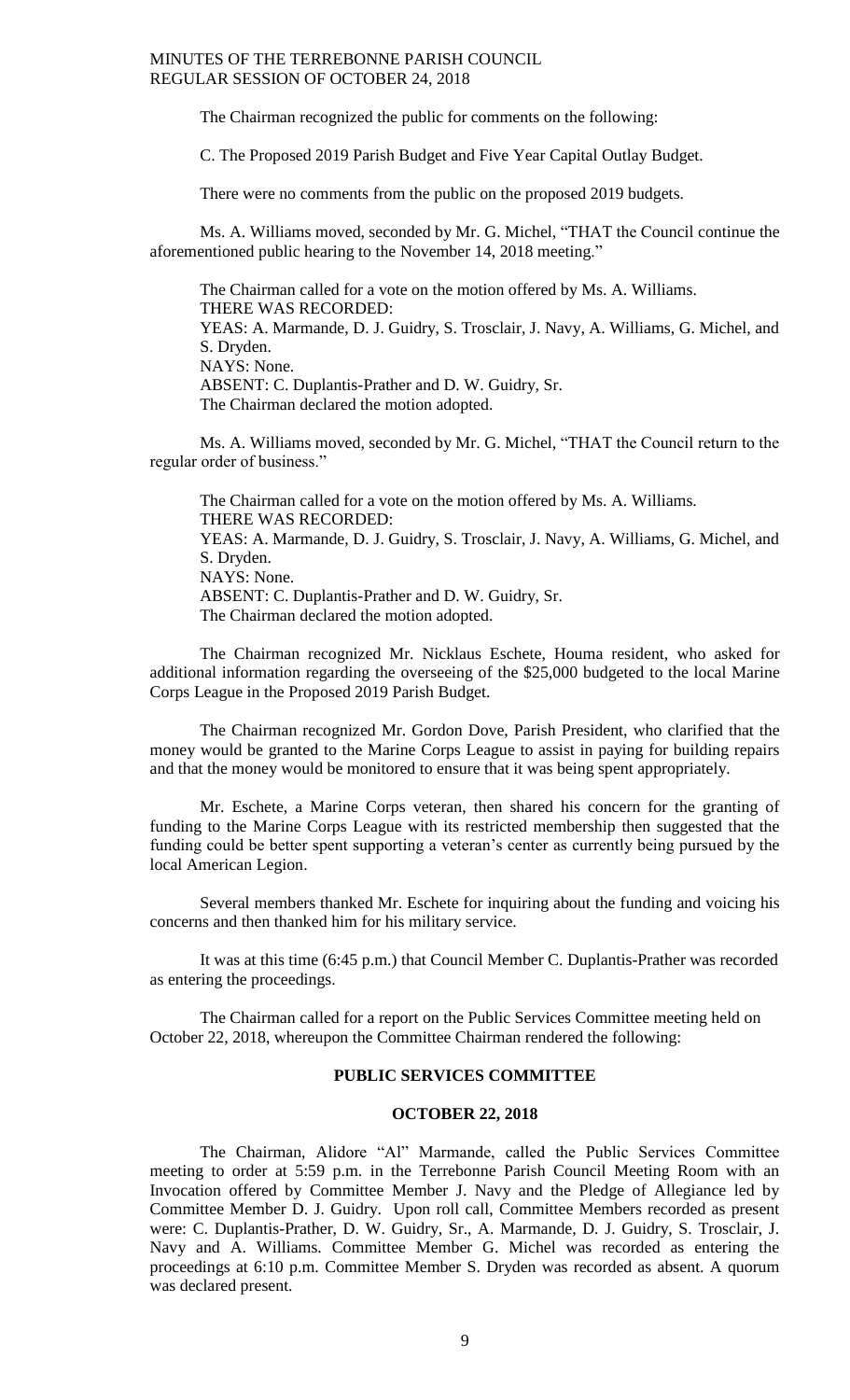OFFERED BY: MR. D. J. GUIDRY SECONDED BY: MS. A. WILLIAMS

### **RESOLUTION NO. 18-389**

**WHEREAS**, each year, a Road Maintenance Priority List is adopted by the Parish Government as a requirement to receive allocations from the State Transportation Trust Fund, and

**WHEREAS**, this list includes roadways and bridges that have been identified for major repairs, the District in which the repairs are located, a priority rating and other pertinent information, and

**WHEREAS**, the Parish Administration has devised a 2018 Road Maintenance Priority List for review by the Council.

**NOW, THEREFORE BE IT RESOLVED** by the Terrebonne Parish Council (Public Services Committee), on behalf of the Terrebonne Parish Consolidated Government, that the attached 2018 Road Maintenance Priority List prepared by the Parish Administration be accepted and approved as submitted.

# **THERE WAS RECORDED:**

YEAS: C. Duplantis-Prather, D. W. Guidry, Sr., A. Marmande, D. J. Guidry, S. Trosclair, J. Navy, and A. Williams. NAYS: None. ABSTAINING: None. ABSENT: G. Michel and S. Dryden. The Chairman declared the resolution adopted on this the 22nd day of October 2018.

\* \* \* \* \* \* \* \* \*

OFFERED BY: MR. D. W. GUIDRY, SR. SECONDED BY: MR. S. TROSCLAIR

### **RESOLUTION NO. 18-390**

### STATE PROJECT NO. 576-55-0015(332) PARISH OF TERREBONNE

**WHEREAS**, the Terrebonne Parish Consolidated Government has submitted an application for funding of Forced Drainage Project 1-1A, a flood control project under the Statewide Flood Control Program, and

**WHEREAS**, the State's share of the project funds have been made available and the Terrebonne Parish Consolidated Government has available its local matching share of the project funds in an amount of not less than ten (10%) percent; and

**WHEREAS**, at the request of the Terrebonne Parish Consolidated Government, T. Baker Smith & Son, Inc. has prepared plans and specifications for said project, which plans and specifications are designated by State Project No. 576-55-0015(332), and

**WHEREAS**, the Terrebonne Parish Consolidated Government has reviewed the final plans, specifications and cost estimate and accepts them as submitted and the Department of Transportation and Development has reviewed the final plans, specifications and cost estimate and approved them inasmuch as they comply with the requirements of the Statewide Flood Control Program, and

**WHEREAS**, all necessary servitudes, rights-of-way, spoil disposal areas, rights of ingress and egress and the means thereof have been acquired by the Terrebonne Parish Consolidated Government, and titles thereto are valid and indefeasible, and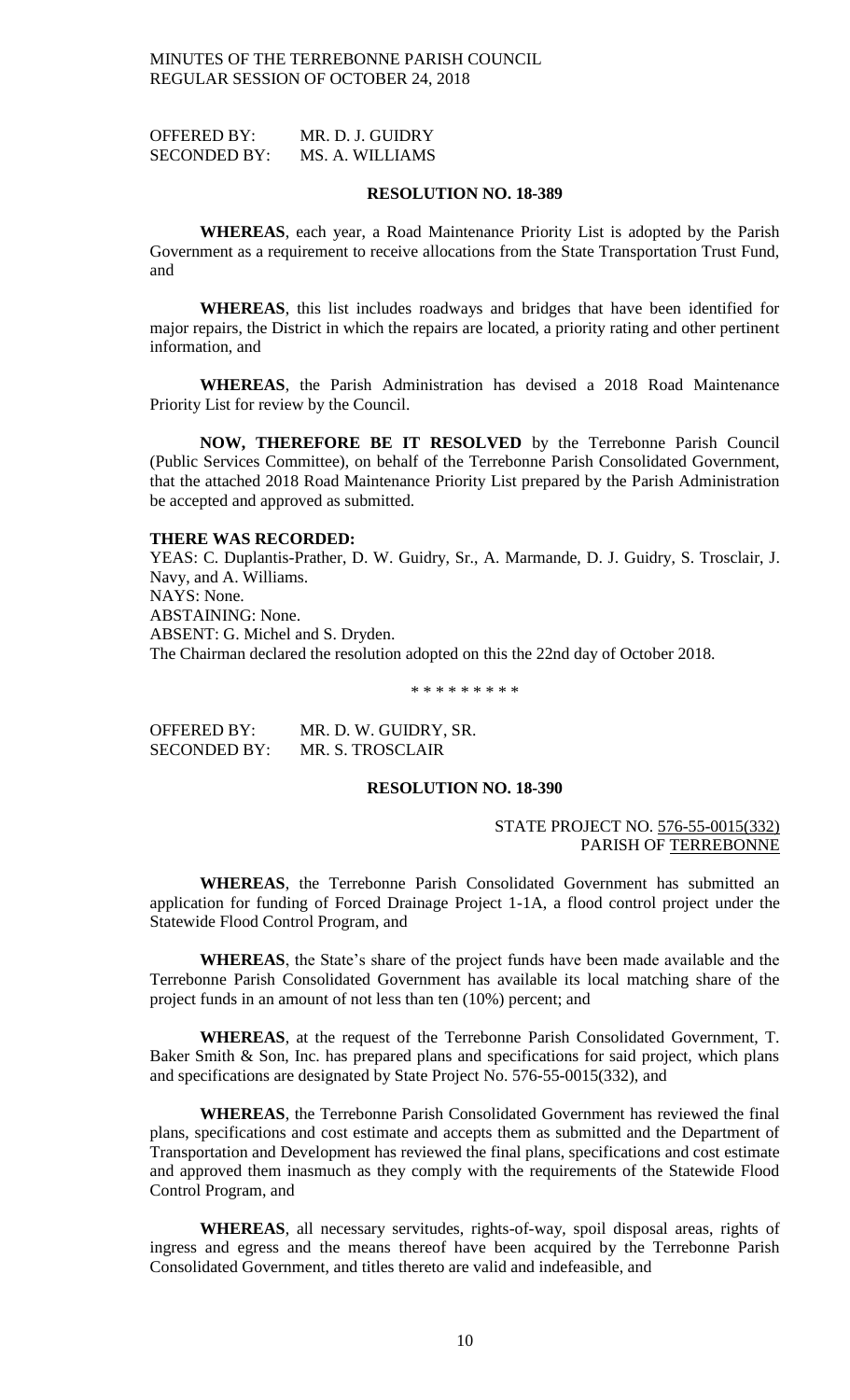**WHEREAS**, the Terrebonne Parish Consolidated Government has obtained all necessary permits required for the construction of this project, and

**WHEREAS**, the Terrebonne Parish Consolidated Government has agreed to accomplish all necessary utilities, fence and other facilities relocations and relocations made necessary by this project, and

**WHEREAS**, the official Journal for the Terrebonne Parish Consolidated Government, is the HOUMA COURIER whose mailing address is 3030 Barrow Street Extension, Houma, LA 70360 and whose telephone number is 985-857-2222, and

**WHEREAS**, the Terrebonne Parish Consolidated Government desires to advertise for competitive bids, in accordance with LRS 38:2212, et. seq., for the award of a contract in the name of the Terrebonne Parish Consolidated Government and furnish engineering services during the progress of the work.

**NOW, THEREFORE, BE IT RESOLVED** that the Terrebonne Parish Consolidated Government in regular session assembled on this **22ND** day of **October**, 2018, that the Department of Transportation and Development be and hereby is requested to authorize the Terrebonne Parish Consolidated Government to advertise for competitive bids in accordance with LRS 38:2212, et seq. for the award of a contract in the name of the Terrebonne Parish Consolidated Government, covering the aforesaid improvements.

**BE IT RESOLVED** that the Department of Transportation and Development be and hereby is assured that all necessary servitudes, rights-of-way, rights of ingress and egress and the means thereof have been obtained by Terrebonne Parish Consolidated Government and the titles thereto are indefeasible and Terrebonne Parish Consolidated Government expressly agrees to defend any action for the failure of any servitude, right-of-way, right of ingress or egress, and Terrebonne Parish Consolidated Government does hereby assume complete responsibility for providing engineering services during construction and the maintenance and upkeep of the project after construction.

**BE IT RESOLVED** that the Department of Transportation and Development be and hereby is assured that all required permits have been obtained by the Terrebonne Parish Consolidated Government.

**BE IT RESOLVED** that the Department of Transportation and Development be and hereby is assured that the Terrebonne Parish Consolidated Government has available its local matching funds in an amount not less than ten (10%) percent of the total project cost to insure construction of this project.

**BE IT RESOLVED** that the Terrebonne Parish Consolidated Government will and hereby does assume complete responsibility for all utilities, fence, and other facilities relocations and alterations made necessary by this project.

**BE IT RESOLVED** that the Terrebonne Parish Consolidated Government does hereby save and hold harmless the Department of Transportation and Development against any loss or damage of any kind incident to or occasioned by activities undertaken in pursuance of this agreement and expressly aggress to defend any suit brought against the Department of Transportation and Development, and pay any judgment which may result from said suit as it relates to this project.

# **THERE WAS RECORDED:**

YEAS: C. Duplantis-Prather, D. W. Guidry, Sr., A. Marmande, D. J. Guidry, S. Trosclair, J. Navy, and A. Williams. NAYS: None. ABSTAINING: None. ABSENT: G. Michel and S. Dryden. The Chairman declared the resolution adopted on this the 22nd day of October 2018.

\* \* \* \* \* \* \* \* \*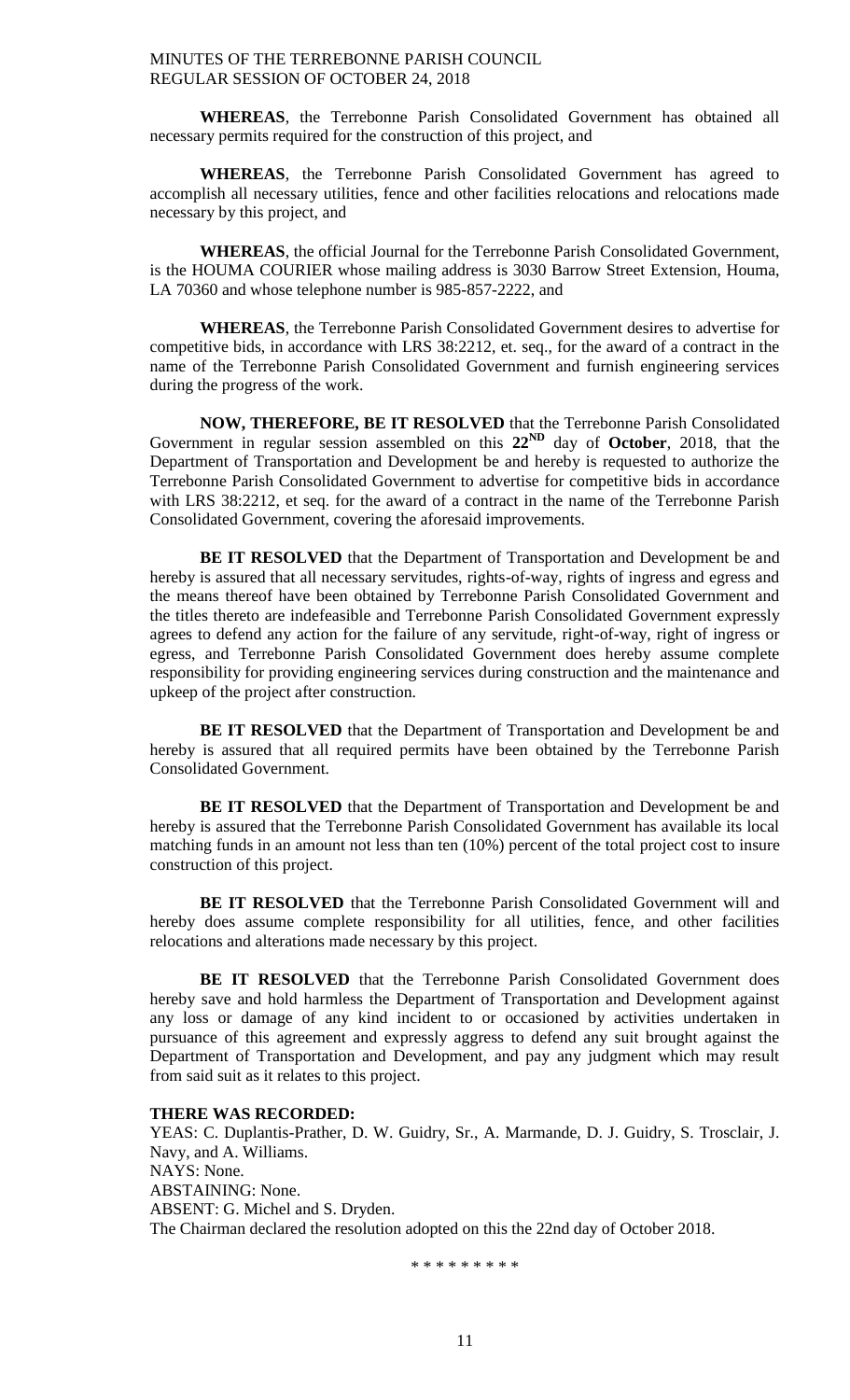OFFERED BY: MS. A. WILLIAMS SECONDED BY: MR. D. J. GUIDRY

### **RESOLUTION NO. 18-391**

A resolution authorizing the execution of Change Order No. 2 to the Construction Agreement for Parish Project No. 15-SEW-51, Lafayette Street Area Sewer Gravity Main Replacement, Terrebonne Parish, Louisiana.

**WHEREAS**, the Terrebonne Parish Consolidated Government entered into a construction agreement on February 16, 2018, with Command Construction, LLC, Recordation Number 1552140, for Parish Project No. 15-SEW-51, Lafayette Street Area Sewer Gravity Main Replacement, Terrebonne Parish, Louisiana, and

**WHEREAS**, Change Order No. 2 will revise the Base Bid and Alternate No. 1 for additional work needed and provide a decrease in line items as needed, for a net increase in contract price of \$51,685.00, as detailed on Change Order No. 2, and increase the contract time by 57 calendar days, and

**WHEREAS**, this Change Order No. 2 has been recommended by the Engineer, Providence Engineering and Design, LLC, for this project.

**NOW, THEREFORE BE IT RESOLVED** that the Terrebonne Parish Council on behalf of the Terrebonne Parish Consolidated Government, does hereby approve and authorize the execution by Terrebonne Parish President Gordon E. Dove of Change Order No. 2 to the construction agreement with Command Construction, LLC, for Parish Project No. 15-SEW-51, Lafayette Street Area Sewer Gravity Main Replacement, Terrebonne Parish, Louisiana, and

**BE IT FURTHER RESOLVED** that a certified copy of the resolution be forwarded to the Engineer, Providence Engineering and Design, LLC.

### **THERE WAS RECORDED:**

YEAS: C. Duplantis-Prather, D. W. Guidry, Sr., A. Marmande, D. J. Guidry, S. Trosclair, J. Navy, and A. Williams. NAYS: None. ABSTAINING: None. ABSENT: G. Michel and S. Dryden. The Chairman declared the resolution adopted on this the 22nd day of October 2018.

\* \* \* \* \* \* \* \* \*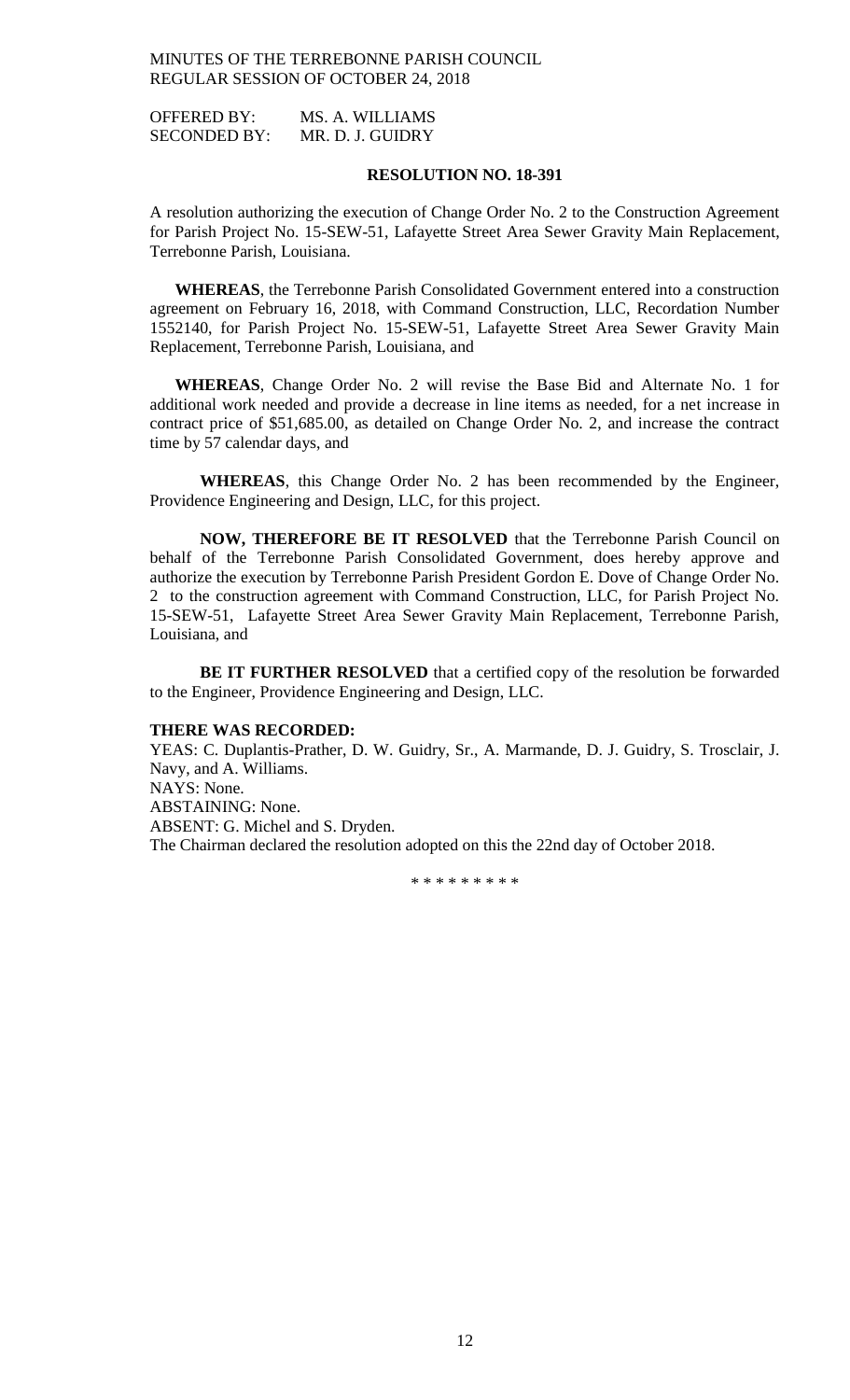OFFERED BY: MS. A. WILLIAMS SECONDED BY: MR. D. J. GUIDRY

### **RESOLUTION NO. 18-392**

A Resolution providing approval of Amendment No. 3 to the Engineering Agreement for Parish Project 15-SEW-51, Lafayette Street Area Sewer Gravity Main Replacement, Terrebonne Parish, Louisiana.

**WHEREAS**, the Terrebonne Parish Consolidated Government did enter into an original engineering agreement with Providence/GSE Associates, LLC (now known as Providence Engineering and Design, LLC), dated December 4, 2015, recordation number 1495852, for the Lafayette Street Area Sewer Gravity Main Replacement Project identified as Parish Project 15-SEW-51, and

**WHEREAS**, the Engineering Agreement between OWNER and ENGINEER provides for certain limitations for Basic Services and Additional Services, and

**WHEREAS**, the Engineer has informed the Terrebonne Parish Consolidated Government of the additional Basic Services costs related to the delays due to utility conflicts, which requires multiple site visits and meetings, and additional Project Representation and Reimbursable Expenses for the additional two months of delays, and

**WHEREAS**, Terrebonne Parish Consolidated Government is desirous of having these services continued and Amendment No. 3 proposes to increase the fees to include this additional work to the scope of services, and

**WHEREAS**, an amendment to the engineering agreement is required to provide these services to continue with the task of the project.

**WHEREAS**, Amendment No. 3 will increase the Basic Services by a lump sum amount of \$6,500.00 for the delays due to utility conflicts, and will also increase the Additional Services, by increasing the Project Representation by \$15,000.00 and increasing Reimbursable Expenses by \$2,500.00, and

**NOW, THEREFORE BE IT RESOLVED** that the Terrebonne Parish Council, on behalf of the Terrebonne Parish Consolidated Government, does hereby approve this Amendment No. 3 to the Engineering Agreement for an overall increase of \$24,000.00 and authorizes Parish President Gordon E. Dove to execute this Amendment No. 3 to the Engineering Agreement for the Lafayette Street Area Sewer Gravity Main Replacements Project, Parish Project No. 15-SEW-51, with Providence Engineering and Design, LLC., and

**BE IT FURTHER RESOLVED** that a certified copy of the resolution be forwarded to the Engineer, Providence Engineering and Design, LLC.

#### **THERE WAS RECORDED:**

YEAS: C. Duplantis-Prather, D. W. Guidry, Sr., A. Marmande, D. J. Guidry, S. Trosclair, J. Navy, and A. Williams. NAYS: None. ABSTAINING: None. ABSENT: G. Michel and S. Dryden. The Chairman declared the resolution adopted on this the 22nd day of October 2018.

\* \* \* \* \* \* \* \* \*

*Committee Member G. Michel was recorded as entering the proceedings at this time (6:01 p.m.)*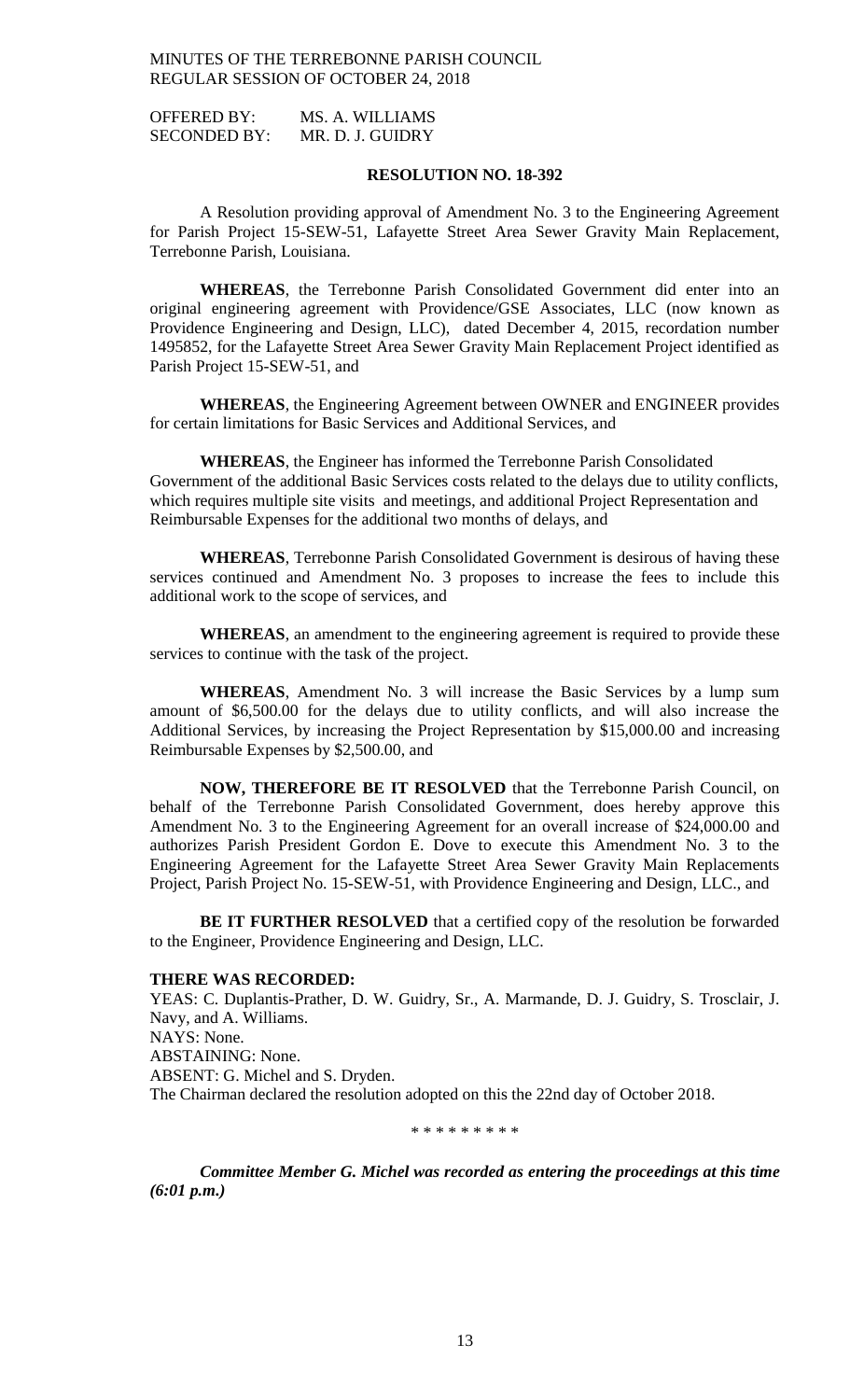OFFERED BY: MR. D. J. GUIDRY SECONDED BY: MR. S. TROSCLAIR

### **RESOLUTION NO. 18-393**

A resolution authorizing the execution of a mitigation contract for the Petit Caillou Drainage System Project, identified as Project No. 16-DRA-25; and authorizing the Parish President to sign and execute any and all documents for this mitigation contract.

**WHEREAS**, the Terrebonne Parish Consolidated Government is desirous of constructing the Petit Caillou Drainage System Project, and

**WHEREAS**, because of unavoidable impacts of wetlands due to the construction of the Petit Caillou Drainage Project, the USACE requires a purchase of certain credits, and

**WHEREAS**, the credits must be purchased before a permit can be issued to start work, and

**NOW, THEREFORE BE IT RESOLVED** that the Terrebonne Parish Council, on behalf of the Terrebonne Parish Consolidated Government, does hereby authorize the execution of said contract and any and all paperwork necessary including payment to the mitigation bank not to exceed \$250,000 for mitigation for the Petit Caillou Drainage Project, Parish Project No. 16-DRA-25; by Terrebonne Parish President Gordon E. Dove.

### **THERE WAS RECORDED:**

YEAS: C. Duplantis-Prather, D. W. Guidry, Sr., A. Marmande, D. J. Guidry, S. Trosclair, J. Navy, A. Williams, and G. Michel. NAYS: None. ABSTAINING: None. ABSENT: S. Dryden. The Chairman declared the resolution adopted on this the 22nd day of October 2018.

\* \* \* \* \* \* \* \* \*

| OFFERED BY:         | MR. D. J. GUIDRY |
|---------------------|------------------|
| <b>SECONDED BY:</b> | MR. S. TROSCLAIR |

### **RESOLUTION NO. 18-394**

A resolution authorizing the execution of Change Order No. 1 for the Construction Agreement for Parish Project No. 14-SCADA-13, Telemetry System for Drainage Pump Stations (SCADA), Phase III, Project Terrebonne Parish, Louisiana.

**WHEREAS**, the Terrebonne Parish Consolidated Government entered into a contract dated May 30, 2018 with Force Industries, LLC, Recordation Number 1559357, for Parish Project No. 14-SCADA-13, Telemetry System for Drainage Pump Stations (SCADA) Project, Phase III, Terrebonne Parish, Louisiana, and

**WHEREAS**, TPCG desires to complete the construction of the telemetry system project, and

**WHEREAS**, the Contractor has been requested to install vibration switches at both pump stations, and

**WHEREAS**, the Contractor requested that (14) fourteen days be added to the construction contract to install these switches requested by the Owner, and

**WHEREAS**, this Change Order No. 1 had been recommended by the Engineer, Providence Engineering and Design, LLC, for this project.

**NOW, THEREFORE BE IT RESOLVED** that the Terrebonne Parish Council on behalf of the Terrebonne Parish Consolidated Government, does hereby approve and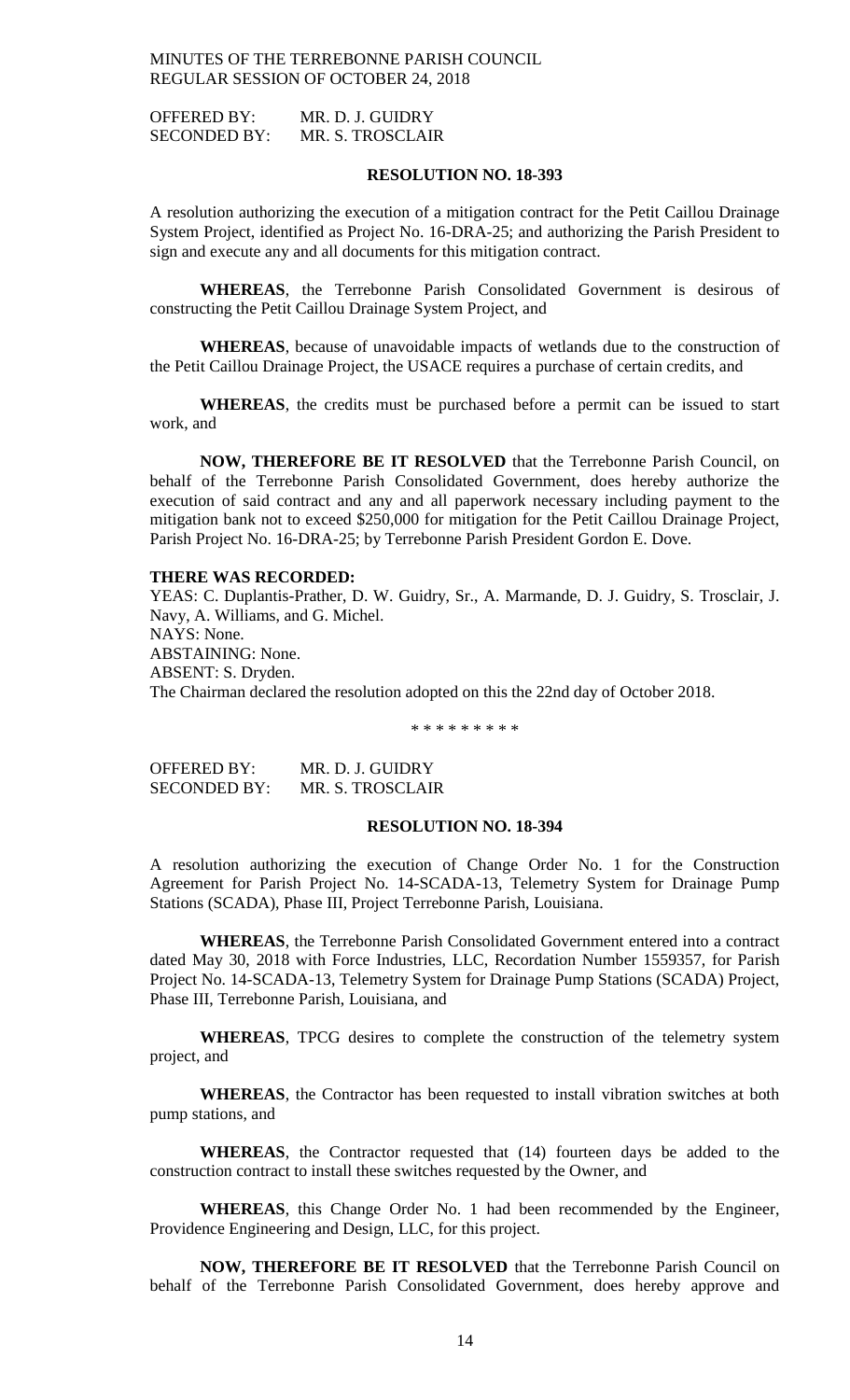authorize the execution by Terrebonne Parish President Gordon E. Dove of Change Order No. 1 to the construction agreement with Force Industries, LLC, for Parish Project No. 14- SCADA-13, Telemetry System for Drainage Pump Stations (SCADA) Project, Phase III, Terrebonne Parish, Louisiana, for an increase in price of \$1,893.00 and an increase of fourteen (14) calendar days to the contract, and

**BE IT FURTHER RESOLVED** that a certified copy of the resolution be forwarded to Engineer, Providence Engineering and Design, LLC.

#### **THERE WAS RECORDED:**

YEAS: C. Duplantis-Prather, D. W. Guidry, Sr., A. Marmande, D. J. Guidry, S. Trosclair, J. Navy, A. Williams, and G. Michel. NAYS: None. ABSTAINING: None. ABSENT: S. Dryden. The Chairman declared the resolution adopted on this the 22nd day of October 2018.

\* \* \* \* \* \* \* \* \*

Committee Chairman A. Marmande asked that Agenda Item No. 7 - Discussion and possible action regarding the closing of flood gates sooner due to rising tides, be placed on the agenda because he received numerous calls from his constituents concerning flooding caused by high tides that occurred due to Hurricane Michael. He suggested closing the flood gates sooner to prohibit water from coming into the lower lying coastal areas of the parish.

Parish President G. Dove explained that the Bubba Dove Floodgate is a federally authorized channel that the Terrebonne Parish Levee District does not have authorization to close. According the Corps of Engineers standards, the floodgate can only be closed if there is a named storm threatening Terrebonne Parish and a tide surge above 2 ½ feet; noting that installing and/or constructing lock systems will help to alleviate this problem. He stated that Terrebonne Parish is "years" ahead of other parishes in constructing lock systems to help protect coastal areas from rising flood waters.

Discussion ensued with several Committee members asking about the system used to determine when the flood gate is to be closed and whether or not the Corps of Engineers is changing sea water level configuration in the future.

Mr. O'neil Malbrough, Sr. Vice President of Coastal Design and Infrastructure with GIS, explained that when the lock system is installed, the criteria used to close the floodgate will change.

Mr. S. Trosclair moved, seconded by Mr. D. J. Guidry, "THAT, there being no further business to come before the Public Services Committee, the meeting be adjourned."

The Chairman called for the vote on the motion offered by Mr. S. Trosclair. THERE WAS RECORDED: YEAS: C. Duplantis-Prather, D. W. Guidry, Sr., A. Marmande, D. J. Guidry, S. Trosclair, J. Navy, A. Williams and G. Michel. NAYS: None. ABSENT: S. Dryden.

The Chairman declared the motion adopted and the meeting was adjourned at 6:19 p.m.

Alidore Marmande, Chairman

Tammy E. Triggs, Minute Clerk

Mr. A. Marmande moved, seconded Mr. G. Michel, "THAT the Council accept and ratify the minutes of the Public Services Committee meeting held on October 22, 2018."

The Chairman called for a vote on the motion offered by Mr. A. Marmande. THERE WAS RECORDED: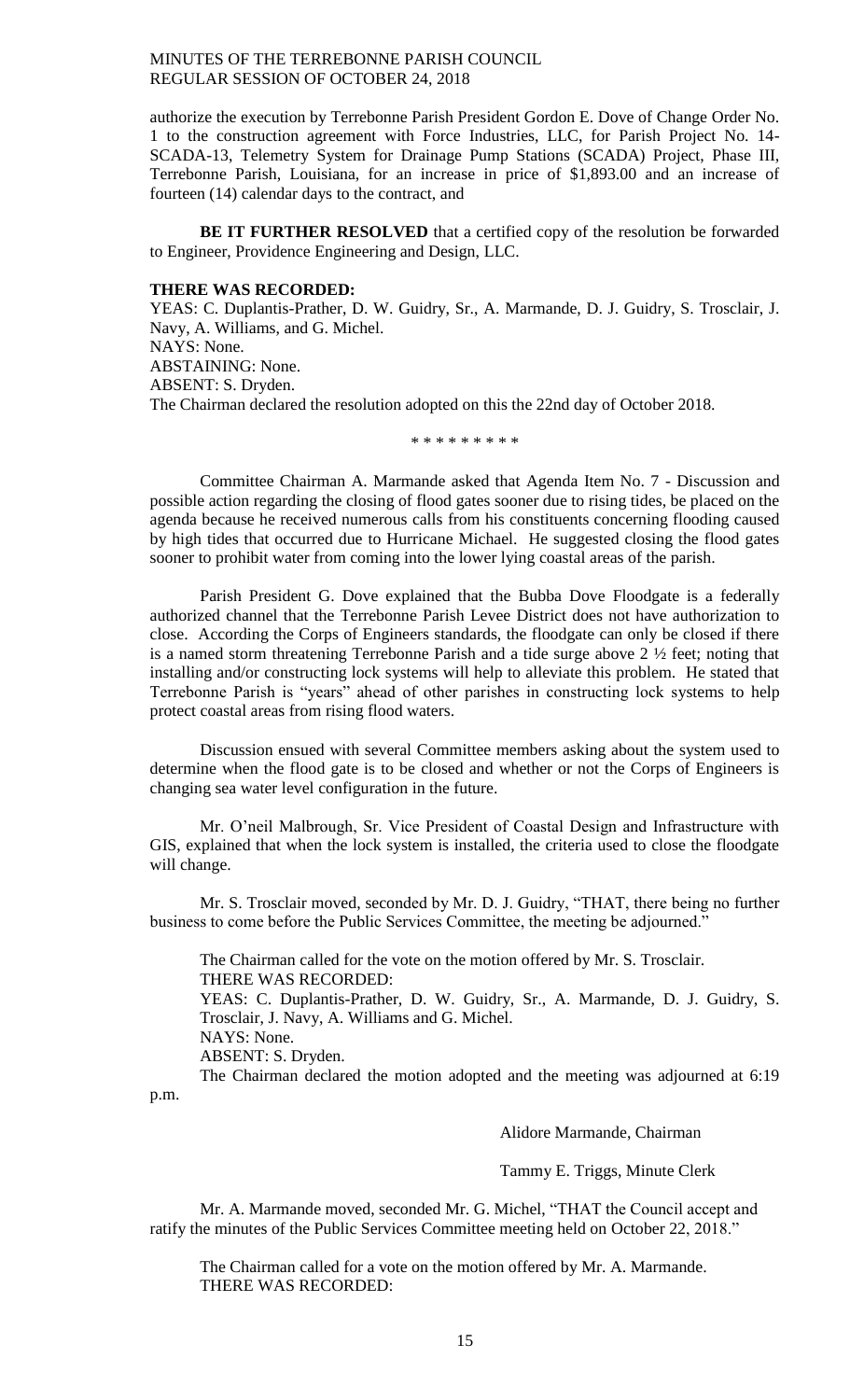YEAS: C. Duplantis-Prather, A. Marmande, D. J. Guidry, S. Trosclair, J. Navy, A. Williams, G. Michel, and S. Dryden. NAYS: None. ABSENT: D. W. Guidry, Sr. The Chairman declared the motion adopted.

The Chairman called for a report on the Community Development and Planning Committee meeting held on October 22, 2018, whereupon the Committee Chairman, noting ratification of minutes calls public hearings on November 28, 2018 at 6:30 p.m., rendered the following:

# **COMMUNITY DEVELOPMENT & PLANNING COMMITTEE**

# **OCTOBER 22, 2018**

The Chairman, Dirk J. Guidry, called the Community Development & Planning Committee meeting to order at 6:20 p.m. in the Terrebonne Parish Council Meeting Room with an Invocation offered by Committee Member D. W. Guidry, Sr. and the Pledge of Allegiance led by Committee Member A. Marmande. Upon roll call, Committee Members recorded as present were: C. Duplantis-Prather, D. W. Guidry, Sr., A. Marmande, D. J. Guidry, S. Trosclair, J. Navy, A. Williams, G. Michel and S. Dryden. A quorum was declared present.

| <b>OFFERED BY:</b>  | MS. A. WILLIAMS |
|---------------------|-----------------|
| <b>SECONDED BY:</b> | MR. G. MICHEL   |

# **RESOLUTION NO. 18-395**

Resolution Authorizing the Parish President to sign the Food Service Agreement between Terrebonne Parish School Board, and Terrebonne Parish Head Start, a program in the Department of Housing and Human Services within Terrebonne Parish Consolidated Government.

**WHEREAS**, Terrebonne Parish School Board has expressed an interest in preparing meals for the five Terrebonne Parish Head Start sites;

**WHEREAS**, the facilities of the Sponsor are not adequate for preparing meals for the children, the Sponsor wishes to contract with the Vendor for the preparation and service of meals to children participating in this Program, and the Vendor agree to supply approved meals to the Sponsor;

**WHEREAS**, it is necessary that a Food Service Agreement be executed by Terrebonne Parish School Board and Terrebonne Parish Consolidated Government;

**NOW THEREFORE BE IT RESOLVED** that the Terrebonne Parish Council, on behalf of the Terrebonne Parish Consolidated Government does hereby authorize the Parish President, Gordon E. Dove, to sign the Food Service Agreement to provide meals.

**BE IT FURTHER RESOLVED** that the Terrebonne Parish Council on behalf of the Terrebonne Parish Consolidated Government does hereby authorize the Parish President to sign any certifications that may be associated with the implementation of these agreements.

### **THERE WAS RECORDED:**

YEAS: C. Duplantis-Prather, D. W. Guidry, Sr., A. Marmande, D. J. Guidry, S. Trosclair, J. Navy, A. Williams, G. Michel, and S. Dryden. NAYS: None. ABSTAINING: None. ABSENT: None. The Chairman declared the resolution adopted on this the 22nd day of October 2018.

\* \* \* \* \* \* \* \* \*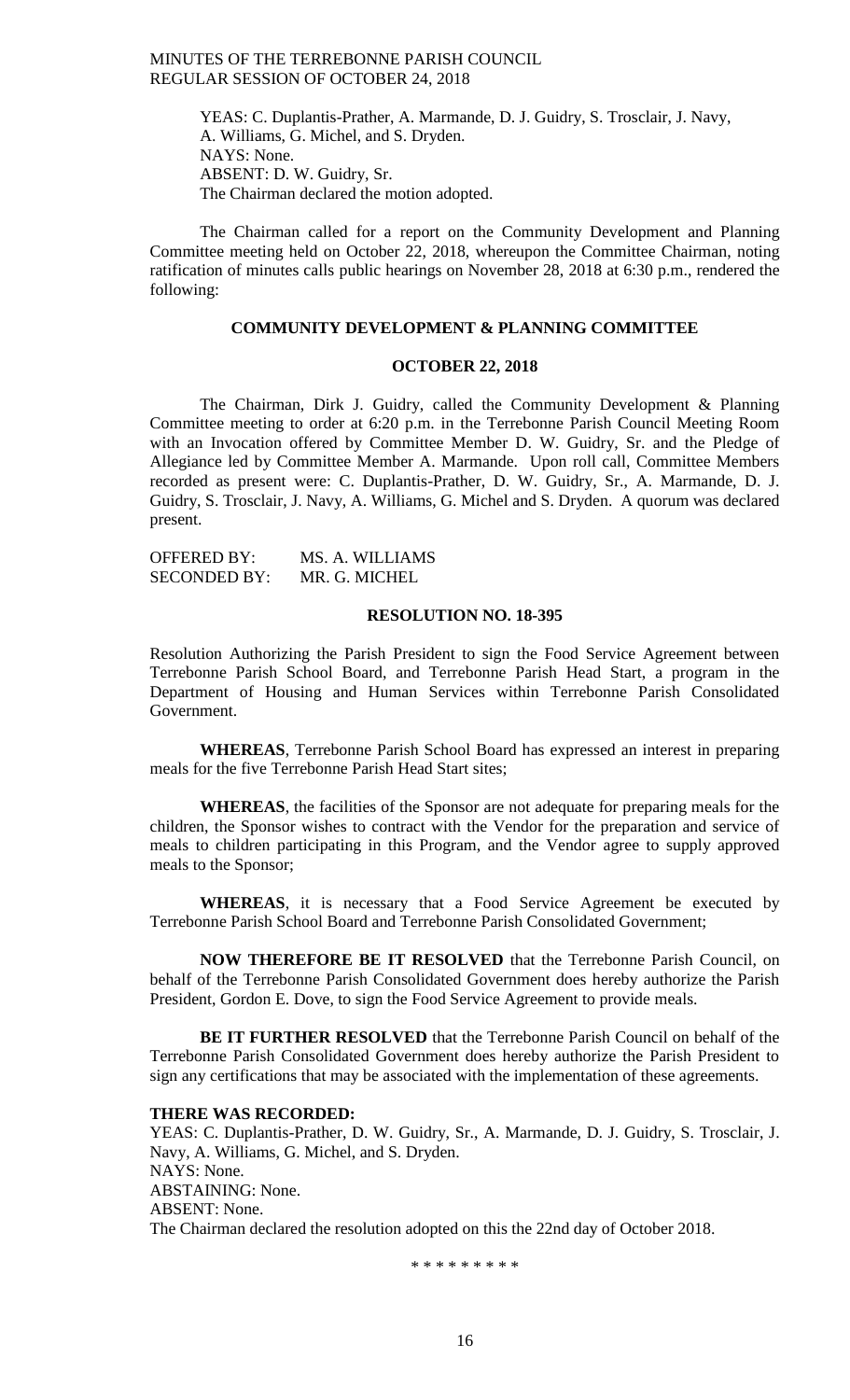OFFERED BY: MS. C. DUPLANTIS-PRATHER SECONDED BY: MR. D. W. GUIDRY, SR.

# **RESOLUTION NO. 18-396**

RESOLUTION TO ADOPT THE REQUIRED CDBG-DR LA SAFE PROGRAM POLICIES AND PROCEDURES; ACCEPTS THAT RECEIPT OF PROGRAM FUNDS BE ADMINISTERED IN ACCORDANCE WITH OCD-DRU GRANTEE ADMINISTRATIVE MANUAL; APPOINT VARIOUS COORDINATORS/ OFFICERS; AUTHORIZE INDIVIDUALS TO EXECUTE THE REQUEST FOR PAYMENT; AUTHORIZE THE PARISH PRESIDENT TO EXECUTE ALL DOCUMENTS RELATED TO THE LA SAFE PROGRAM.

**WHEREAS**, the Terrebonne Parish Consolidated Government has been awarded funds for the State of Louisiana Community Development Block Grant Disaster Recovery Louisiana's Strategic Adaptations for Future Environments Program (CDBG-DR LA SAFE) administered by the Office of Community Development-Disaster Recovery Unit.

**WHEREAS**, the CDBG-DR LA SAFE Program requires the adoption of plans, policies and appointment of individuals for compliance with CDBG-DR LA SAFE Program regulations.

**NOW THEREFORE BE IT RESOLVED**, that the Parish of Terrebonne as recipient of the CDBG-DR LA SAFE funds, does hereby adopt the attached CDBG-DR LA SAFE Policies and Procedures as they apply to the administration of the projects "LA SAFE Lake Boudreaux Living Mitigation and LA SAFE Voluntary Relocation of Permanent Residents Outside of Morganza to the Gulf Levee System".

**BE IT FURTHER RESOLVED**, that the Parish acknowledges and accepts that Program funds will be administered in accordance with the latest edition, and any amendments thereto of the State of Louisiana OCD-DRU Disaster Recovery CDBG Grantee Administrative Manual [https://www.doa.la.gov/Pages/ocd-dru/DRadminManual.aspx.](https://www.doa.la.gov/Pages/ocd-dru/DRadminManual.aspx)

**BE IT FURTHER RESOLVED**, that the following individuals are appointed to various positions related to the CDBG-DR LA SAFE Program as listed:

- 1) Fair Housing Coordinator Darrel Waire
- 2) Equal Employment Opportunity Officer Linda Simmons
- 3) Section 504 Coordinator J. Dana Ortego
- 4) Labor Compliance Officer Pan American Engineers, LLC
- 5) Residential Anti-displacement Officer Darrel Waire
- 6) Section 3 Coordinator Pan American Engineers, LLC

**BE IT FURTHER RESOLVED**, that Kandace Mauldin, Kayla Dupre, and Rayanna Smith are hereby authorized to sign the Requests for Payment related to the CDBG-DR LA SAFE Program.

# **THERE WAS RECORDED:**

YEAS: C. Duplantis-Prather, D. W. Guidry, Sr., A. Marmande, D. J. Guidry, S. Trosclair, J. Navy, A. Williams, G. Michel, and S. Dryden. NAYS: None. ABSTAINING: None. ABSENT: None.

The Chairman declared the resolution adopted on this the 22nd day of October 2018.

\* \* \* \* \* \* \* \* \*

Mr. S. Trosclair moved, seconded by Mr. A. Marmande, "THAT, the Community Development and Planning Committee introduce an ordinance for proposed revisions to Chapter 6, Appendix A, Part II of the Parish Code of Ordinances to waive certain types of residential building permit fees effective January 1, 2019 and call a public hearing on said matter on Wednesday, November 28, 2018 at 6:30 p.m."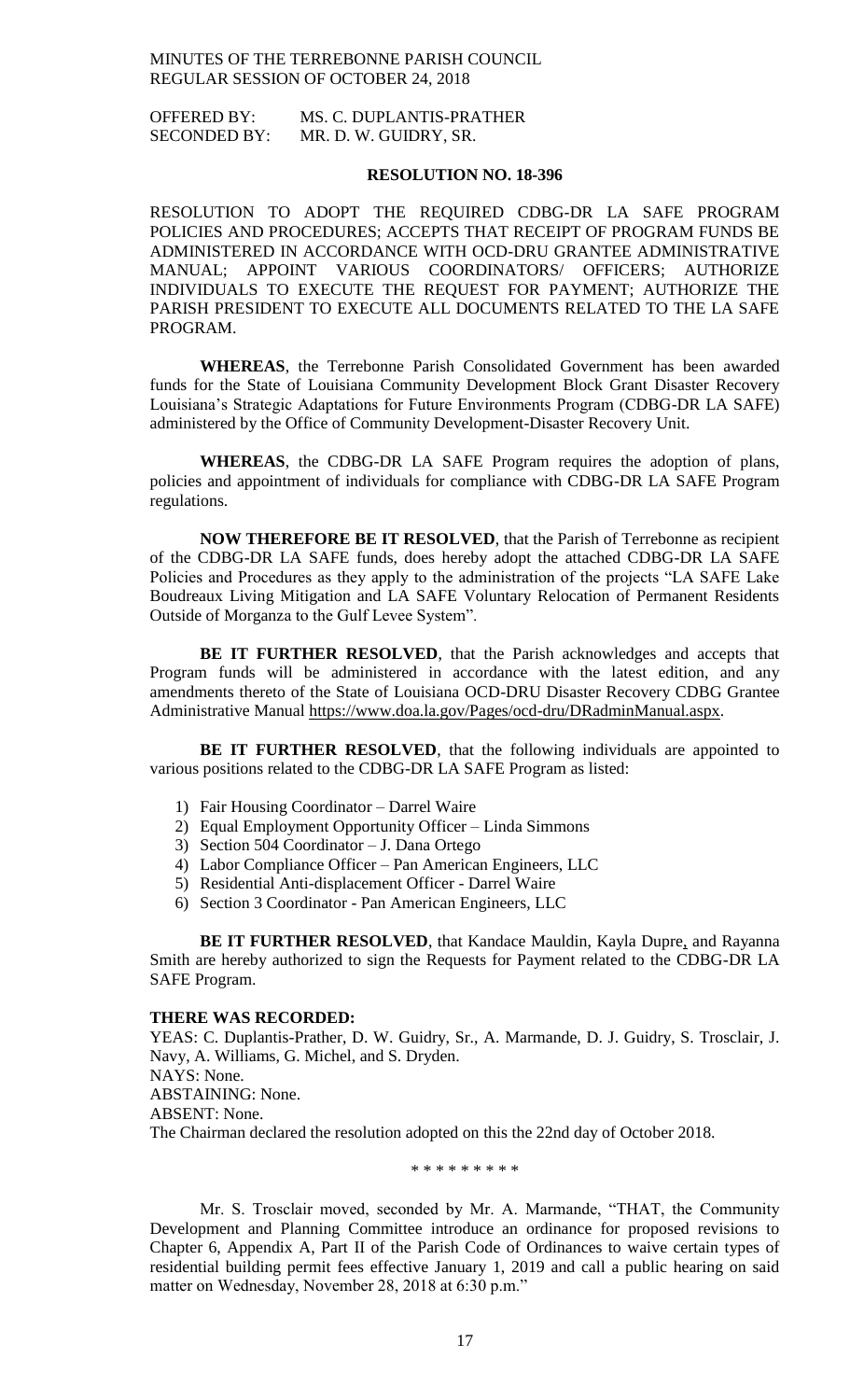The Chairman called for the vote on the motion offered by Mr. S. Trosclair. THERE WAS RECORDED: YEAS: C. Duplantis-Prather, D. W. Guidry, Sr., A. Marmande, D. J. Guidry, S. Trosclair, J. Navy, A. Williams, G. Michel and S. Dryden. NAYS: None. ABSENT: None. The Chairman declared the motion adopted.

Upon questioning from Committee Member A. Williams, pertaining to the difference in the previous waste storage disposal application submitted and the current application submitted, Planning and Zoning Director C. Pulaski explained that applicant has information that will be presented to the Council along with answers to questions to concerns of the Council and the public. He also stated that a representative from the Department of Environmental Quality will be present to answer any questions and/or concerns that individuals may have.

OFFERED BY: MR. D. W. GUIDRY, SR. SECONDED BY: MR. G. MICHEL

### **RESOLUTION NO. 18-397**

A Resolution calling for a public hearing to gather facts, opinions and other input regarding a Waste Storage or Disposal Facility applied for by M.A.R.S. Cleaning Services, LLC, and to address other matter relative thereto.

**WHEREAS**, on October 17, 2018 M.A.R.S. Cleaning Services, LLC submitted application for a permit to operate a NORM on-site cleaning and decontamination facility and job site waste permit at 349 Powhatten Court, Houma, LA 70356, and

**WHEREAS**, Terrebonne Parish Code of Ordinance, Chapter 11 "Garbage, Trash, Hazardous Waste and Weeds", Article III, "Hazardous Waste", Section 11-58 "Permit Application", states that "any person desiring to store or dispose of hazardous waste in a facility or at a site where such storage or disposal is not prohibited hereunder, and any person desiring to develop any waste site or facility, shall submit an application in triplicate for a permit to the Parish Council", and

**WHEREAS**, Section 11-59 "Public Hearing Required" states that "a public hearing shall be called within sixty (60) days of the submission of the permit application".

**THEREFORE, BE IT RESOLVED** by the Terrebonne Parish Council, on behalf of the Terrebonne Parish Consolidated Government, a public hearing be called to gather facts, opinions and other input regarding a Waste Storage or Disposal Facility Permit applied for by M.A.R.S. Cleaning Services, LLC.

**BE IT FURTHER RESOLVED** that a public hearing on said matter be called for on Wednesday, November 28, 2018 at 6:30p.m.

#### **THERE WAS RECORDED:**

YEAS: C. Duplantis-Prather, D. W. Guidry, Sr., A. Marmande, D. J. Guidry, S. Trosclair, J. Navy, G. Michel, and S. Dryden. NAYS: None. ABSTAINING: None. ABSENT: A. Williams. The Chairman declared the resolution adopted on this the 22nd day of October 2018.

\* \* \* \* \* \* \* \*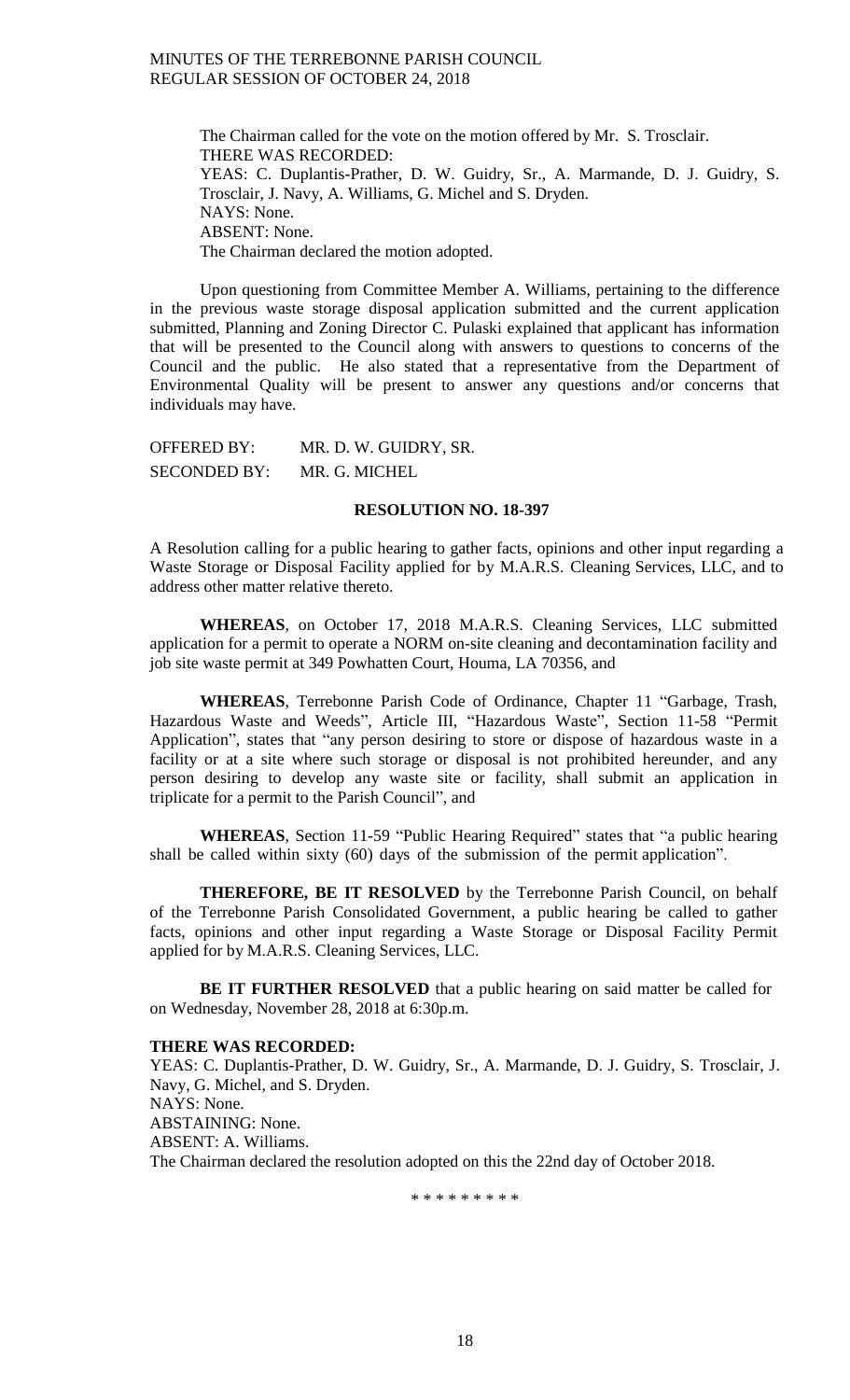OFFERED BY: MS. C. DUPLANTIS-PRATHER SECONDED BY: MR. S. TROSCLAIR

### **RESOLUTION NO. 18-398**

A resolution authorizing the Parish President to sign and submit the Fiscal Year 2018 Housing Preservation Grant agreement to the United States Department of Agriculture.

**WHEREAS**, Terrebonne Parish Consolidated Government's 2018 Housing Preservation Grant application has been accepted by the United States Department of Housing & Urban Development; and

**WHEREAS**, Terrebonne Parish Consolidated Government has been awarded \$164,574.81 to carry out a Health and Safety Hazard Repair Program.

**NOW, THEREFORE BE IT RESOLVED** that the Terrebonne Parish Council, on behalf of the Terrebonne Parish Consolidated Government, does hereby authorize Parish President Gordon Dove to sign and submit the grant agreement and any other documents necessary between Terrebonne Parish Consolidated Government and the United States Department of Agriculture; and

**NOW, THEREFORE BE IT FURTHER RESOLVED** that the Terrebonne Parish Council, on behalf of the Terrebonne Parish Consolidated Government, does hereby authorize and empower the Housing and Human Services Director to carry out the programs and services outlined in the agreement, in accordance with established policies and procedures.

### **THERE WAS RECORDED:**

YEAS: C. Duplantis-Prather, D. W. Guidry, Sr., A. Marmande, D. J. Guidry, S. Trosclair, J. Navy, A. Williams, and S. Dryden. NAYS: None. ABSTAINING: G. Michel. ABSENT: None. The Chairman declared the resolution adopted on this the 22nd day of October 2018.

\* \* \* \* \* \* \* \* \*

Mr. G. Michel moved, seconded by Ms. C. Duplantis-Prather, "THAT, there being no further business to come before the Community Development & Planning Committee, the meeting be adjourned."

The Chairman called for the vote on the motion offered by Mr. G. Michel. THERE WAS RECORDED:

YEAS: C. Duplantis-Prather, D. W. Guidry, Sr., A. Marmande, D. J. Guidry, S. Trosclair, J. Navy, A. Williams, G. Michel and S. Dryden.

NAYS: None.

ABSENT: None.

The Chairman declared the motion adopted and the meeting was adjourned at 6:24

p.m.

Dirk J. Guidry, Chairman

Tammy E. Triggs, Minute Clerk

Mr. D. J. Guidry moved, seconded Mr. G. Michel, "THAT the Council accept and ratify the minutes of the Community Development and Planning Committee meeting held on October 22, 2018."

The Chairman called for a vote on the motion offered by Mr. D. J. Guidry. THERE WAS RECORDED: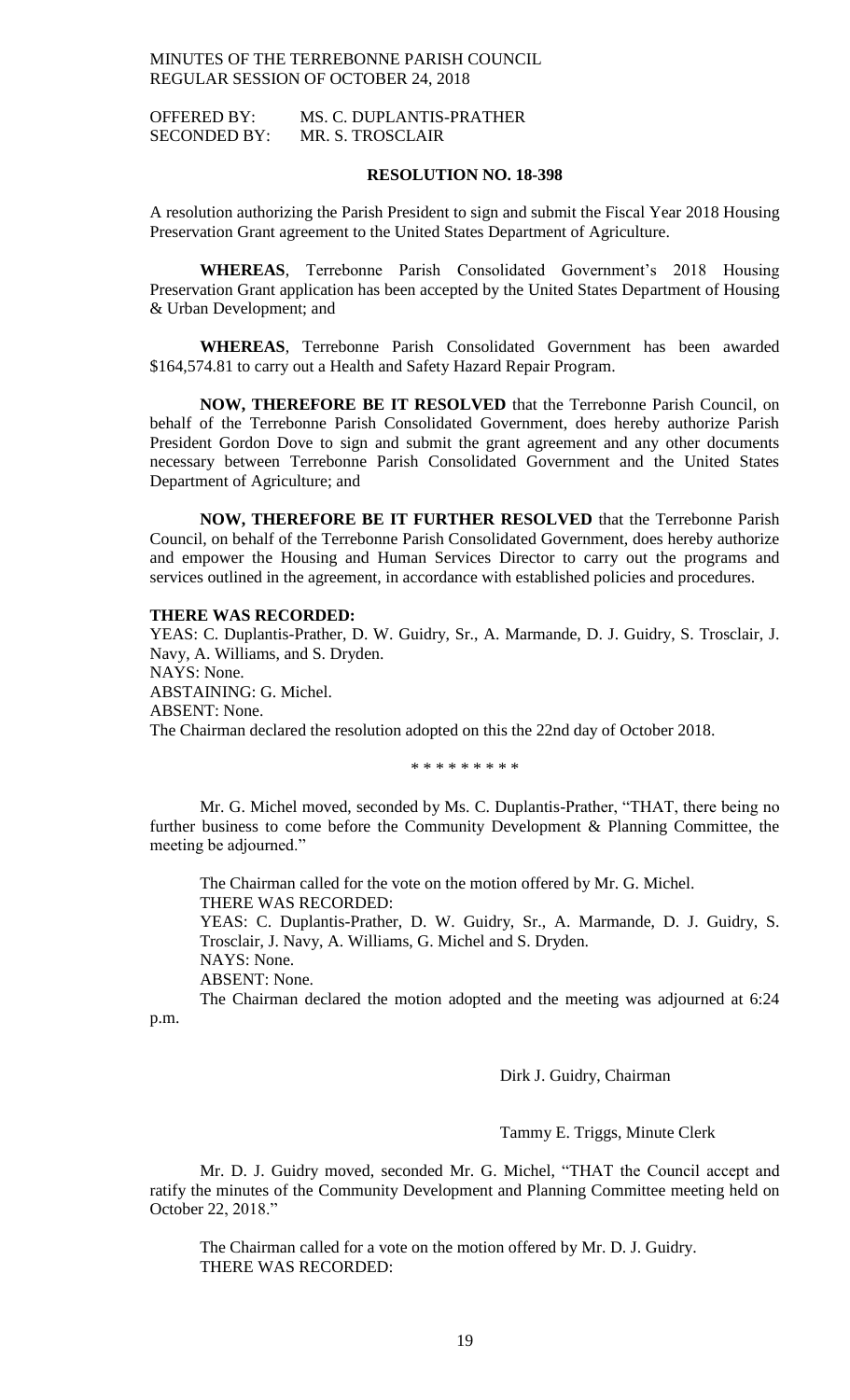YEAS: C. Duplantis-Prather, A. Marmande, D. J. Guidry, S. Trosclair, J. Navy, A. Williams, G. Michel, and S. Dryden. NAYS: None. ABSENT: D. W. Guidry, Sr. The Chairman declared the motion adopted.

The Chairman called for a report on the Budget and Finance Committee meeting held on October 22, 2018, whereupon the Committee Chairwoman, noting ratification of minutes calls public hearings on November 14, 2018 at 6:30 p.m., rendered the following:

# **BUDGET & FINANCE COMMITTEE**

#### **OCTOBER 22, 2018**

The Chairwoman, Arlanda Williams, called the Budget & Finance Committee meeting to order at 6:27 p.m. in the Terrebonne Parish Council Meeting Room with an Invocation offered by Committee Member J. Navy and the Pledge of Allegiance led by Committee Member S. Dryden. Upon roll call, Committee Members recorded as present were: C. Duplantis-Prather, D. W. Guidry, Sr., A. Marmande, D. J. Guidry, S. Trosclair, J. Navy, A. Williams, G. Michel and S. Dryden. A quorum was declared present.

| OFFERED BY:         | MS. C. DUPLANTIS-PRATHER |
|---------------------|--------------------------|
| <b>SECONDED BY:</b> | MR. D. J. GUIDRY         |

### **RESOLUTION NO. 18-399**

A resolution authorizing the Parish President to execute the Department of Health Office of Public Health Strategic National Stockpile (SNS)/Cities Readiness Initiative (CRI) Grant – LAGOV: 2000372461 CFDA#93.074 Agency #0326 in the amount of \$18,417.00 for the expenses of the planning and processing of the 48 hour Mass Antibiotic Dispensing plan for the Terrebonne Parish Office of Homeland Security and Emergency Preparedness.

**WHEREAS**, the Parish has received a grant from the Department of Health Office of Public Health Strategic National Stockpile (SNS)/Cities Readiness Initiative (CRI) in the amount of \$18,417.00, which the period of this grant expires March 30, 2019, and

**WHEREAS**, the Parish agrees to apply said funds towards the planning and processing of the 48 hour Mass Antibiotic Dispensing plan expenses related directly to the operations of the Parish's Office of Emergency Preparedness Department.

**BE IT RESOLVED**, by the Terrebonne Parish Council, on behalf of the Terrebonne Parish Consolidated Government, does authorize Parish President Gordon E. Dove to execute any and all documents relative to this grant.

#### **THERE WAS RECORDED:**

YEAS C. Duplantis-Prather, D. W. Guidry, Sr., A. Marmande, D. J. Guidry, S. Trosclair, J. Navy, A. Williams, G. Michel, and S. Dryden. NAYS: None. ABSTAINING: None. ABSENT: None. The Chairwoman declared the resolution adopted on this the 22nd day of October 2018.

\* \* \* \* \* \* \* \* \*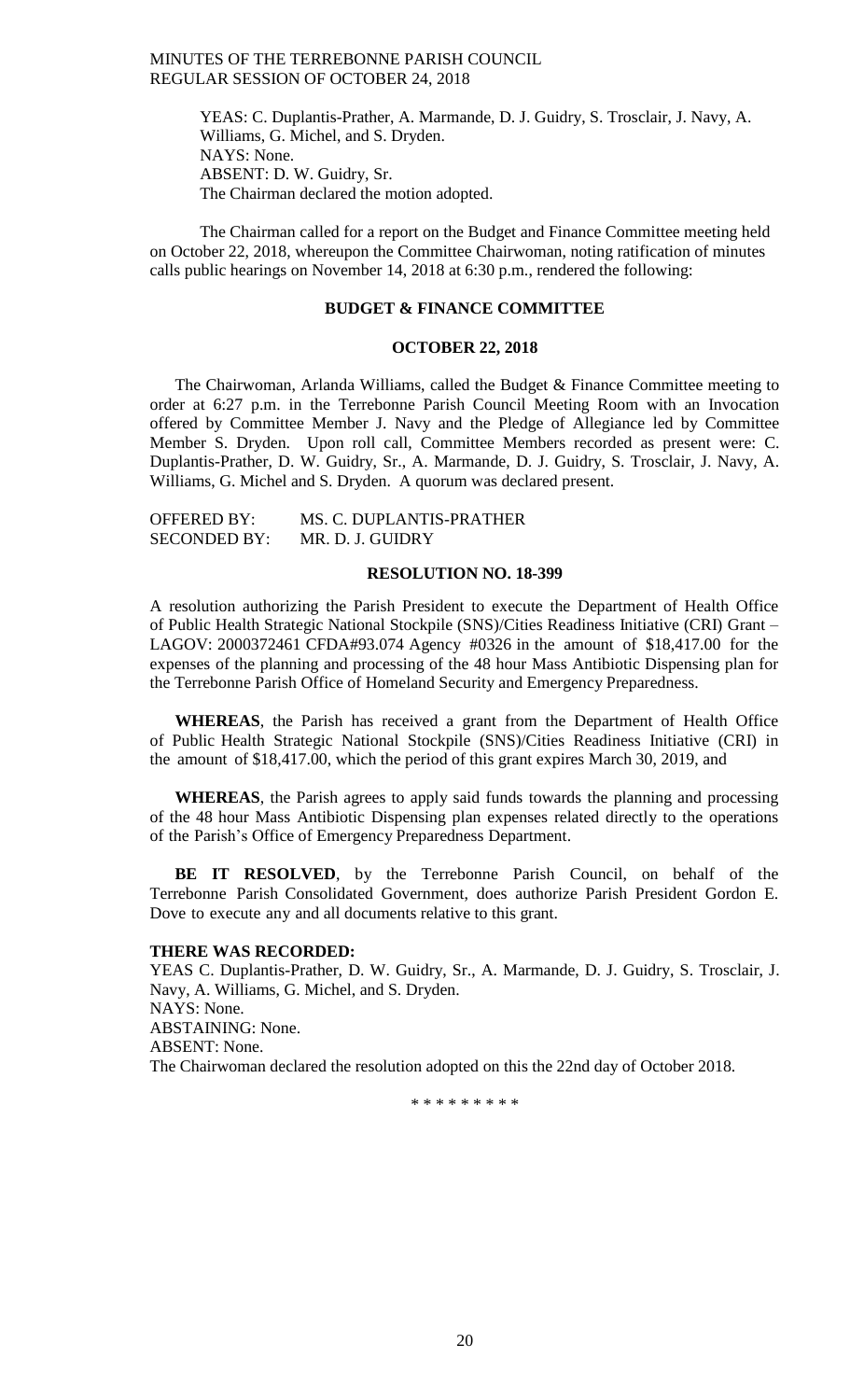OFFERED BY: MR. D. W. GUIDRY, SR. SECONDED BY: MS. C. DUPLANTIS-PRATHER

### **RESOLUTION NO. 18- 400**

**WHEREAS**, prices were obtained through the Louisiana State Commodity Catalog by the Terrebonne Parish Consolidated Government for the purpose of the purchase and installation of security equipment for the Public Works Department, Government Buildings Division under State Contract #4400011241, and

**WHEREAS**, after careful review by David Drury, Government Facilities Manager, and David Rome, Public Works Director it has been determined that the price of Fifty-three Thousand, Five Hundred Ninety Four Dollars and Zero Cents (\$53,594.00) from LA Tech Security and Surveillance for the purchase and installation of security equipment should be accepted as per the attached State Purchasing Contract Catalog, and

**WHEREAS**, the Parish Administration has recommended the acceptance of the prices for the aforementioned security equipment purchase and installation at a total cost of Fiftythree Thousand, Five Hundred Ninety Four Dollars and Zero Cents (\$53,594.00) as per the attached State Purchasing Contract Catalog.

**NOW, THEREFORE BE IT RESOLVED** by the Terrebonne Parish Council (Budget and Finance Committee), on behalf of the Terrebonne Parish Consolidated Government, that the recommendation of the Parish Administration be approved and that the purchase and installation of the security equipment be accepted as per the attached forms.

### **THERE WAS RECORDED:**

YEAS C. Duplantis-Prather, D. W. Guidry, Sr., A. Marmande, D. J. Guidry, S. Trosclair, J. Navy, A. Williams, G. Michel, and S. Dryden. NAYS: None. ABSTAINING: None. ABSENT: None. The Chairwoman declared the resolution adopted on this the 22nd day of October 2018.

\* \* \* \* \* \* \* \* \*

OFFERED BY: MR. G.MICHEL SECONDED BY: MR. A. MARMANDE

#### **RESOLUTION NO. 18-401**

A Resolution to award and authorize the signing of a contract for the purpose of the Annual Service Contract for Mowing/Maintenance of Cemeteries and Various Locations for Terrebonne Parish Consolidated Government.

**WHEREAS,** Terrebonne Parish Consolidated Government received quotes on October 16, 2018 for the Annual Service Contract for Mowing/Maintenance of Cemeteries and Various Locations, and

**WHEREAS,** David Luke, Roads & Bridges-Vegetation Superintendent and David Rome, Public Works Director has agreed with the prices of Green Scapes of Louisiana, Inc in the amount of Forty-eight Thousand Seven Hundred Twenty Dollars and Zero Cents (\$48,720.00), and

**WHEREAS,** The contract term shall be for a one (1) year period January 1, 2019 through December 31, 2019 or after the signing of the contract. Subject to the availability of funds appropriated the contract may be extended, at TPCG's option, for two (2) additional one (1) year terms in accordance with the terms, conditions, and prices. Such extension may be granted if Contractor has adequately performed the contract during the initial term, and

**WHEREAS,** The quantities stated on the quotation form are given as a general guide for bidding and are not guaranteed amounts. Actual requirements may be more or less than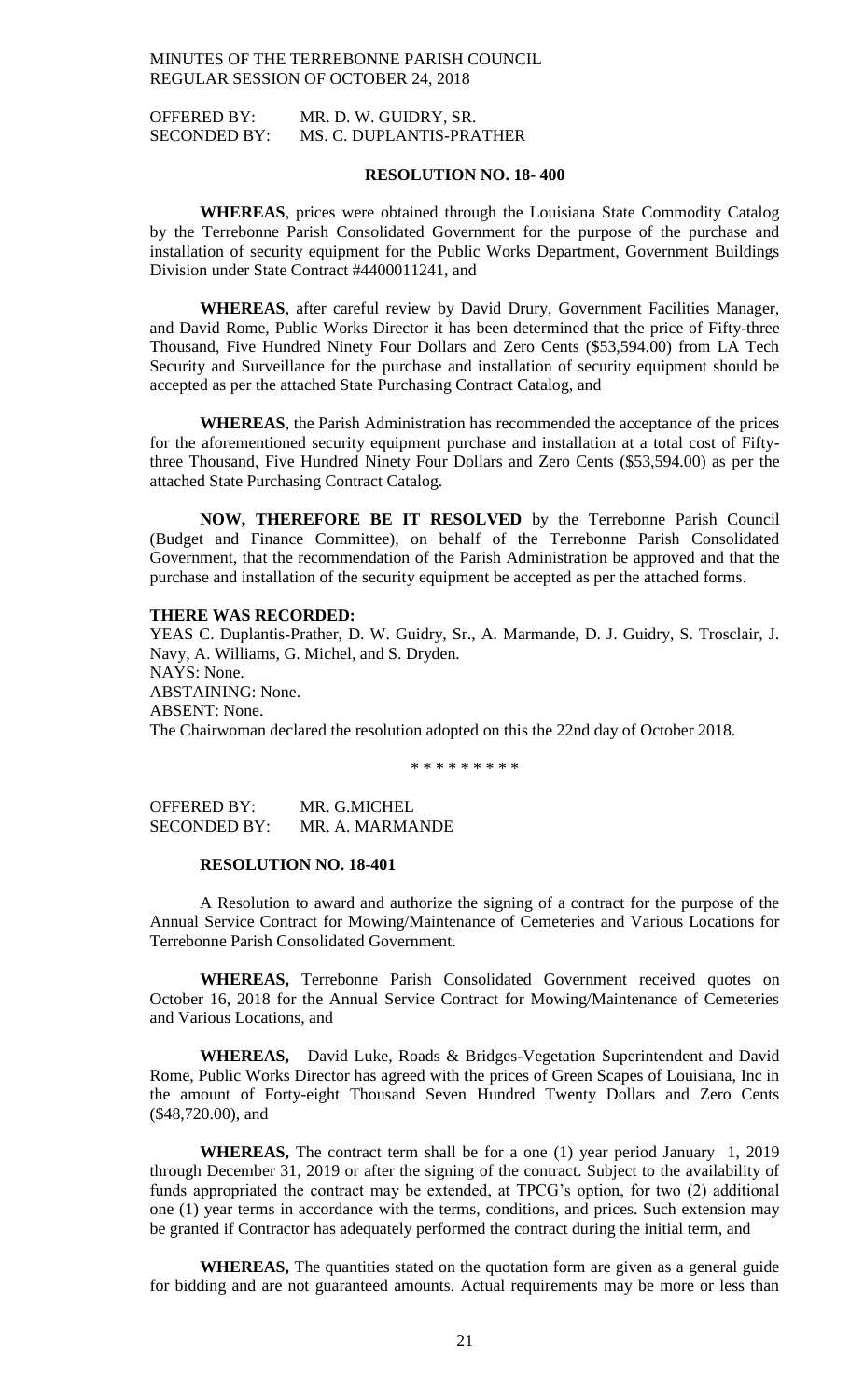those estimated herein. The TPCG shall reserve the right to change the amount of services required as needed, and

**WHEREAS,** the Parish Administration has concurred with the recommendation of the contract for Green Scapes of Louisiana, Inc in the amount of \$48,720.00 for the Annual Service Contract for Mowing/Maintenance of Cemeteries and Various Locations as per the attached forms, and

**NOW, THEREFORE BE IT RESOLVED,** by the Terrebonne Parish Council, on behalf of the Terrebonne Parish Consolidated Government, that the recommendation of Parish Administration is approved and the Service Contract for Green Scapes of Louisiana, Inc be accepted as per the attached forms.

### **THERE WAS RECORDED:**

YEAS C. Duplantis-Prather, D. W. Guidry, Sr., A. Marmande, D. J. Guidry, S. Trosclair, J. Navy, A. Williams, G. Michel, and S. Dryden. NAYS: None. ABSTAINING: None. ABSENT: None. The Chairwoman declared the resolution adopted on this the 22nd day of October 2018.

\* \* \* \* \* \* \* \* \*

| OFFERED BY:  | MR. D. J. GUIDRY |
|--------------|------------------|
| SECONDED BY: | MR. A. MARMANDE  |

# **RESOLUTION NO. 18-402**

**WHEREAS,** Louisiana Statutory Law provides for the disposal of surplus movable property having a value of \$5,000.00 or less, in addition to other legally permissible means, at private sale which is, in the opinion of the governing authority, not needed for public purposes; and

**WHEREAS**, the movable property listed in the attached Exhibit A each have a valued of \$5,000.00 or less, as indicated by the values set out next to each item on the attached Exhibit A; and

**WHEREAS**, the parish administration has recommended that the movable property listed in the attached Exhibit A be declared surplus as the items are no longer useful, nor do they serve a public purpose and authorizes immediate award to the highest bidder for all items, including those where the highest bid exceeds \$5,000.00; and

**NOW THEREFORE, BE IT RESOLOVED** by the Terrebonne Parish Council that the movable property listed in the attached Exhibit A be declared surplus and grants authorization to dispose of said items by private sale or by any other legally approved method to the highest bidder pursuant to statutory law, including those where the highest bid exceeds \$5,000.00.

# **THERE WAS RECORDED:**

YEAS C. Duplantis-Prather, D. W. Guidry, Sr., A. Marmande, D. J. Guidry, S. Trosclair, J. Navy, A. Williams, G. Michel, and S. Dryden. NAYS: None. ABSTAINING: None. ABSENT: None. The Chairwoman declared the resolution adopted on this the 22nd day of October 2018.

\* \* \* \* \* \* \* \* \*

Mr. D. J. Guidry moved, seconded by Mr. D. W. Guidry, Sr., "THAT, the Budget & Finance Committee introduce an ordinance to amend the 2018 Adopted Operating Budget of the Terrebonne Parish Consolidated Government for the following items and to provide for related matters: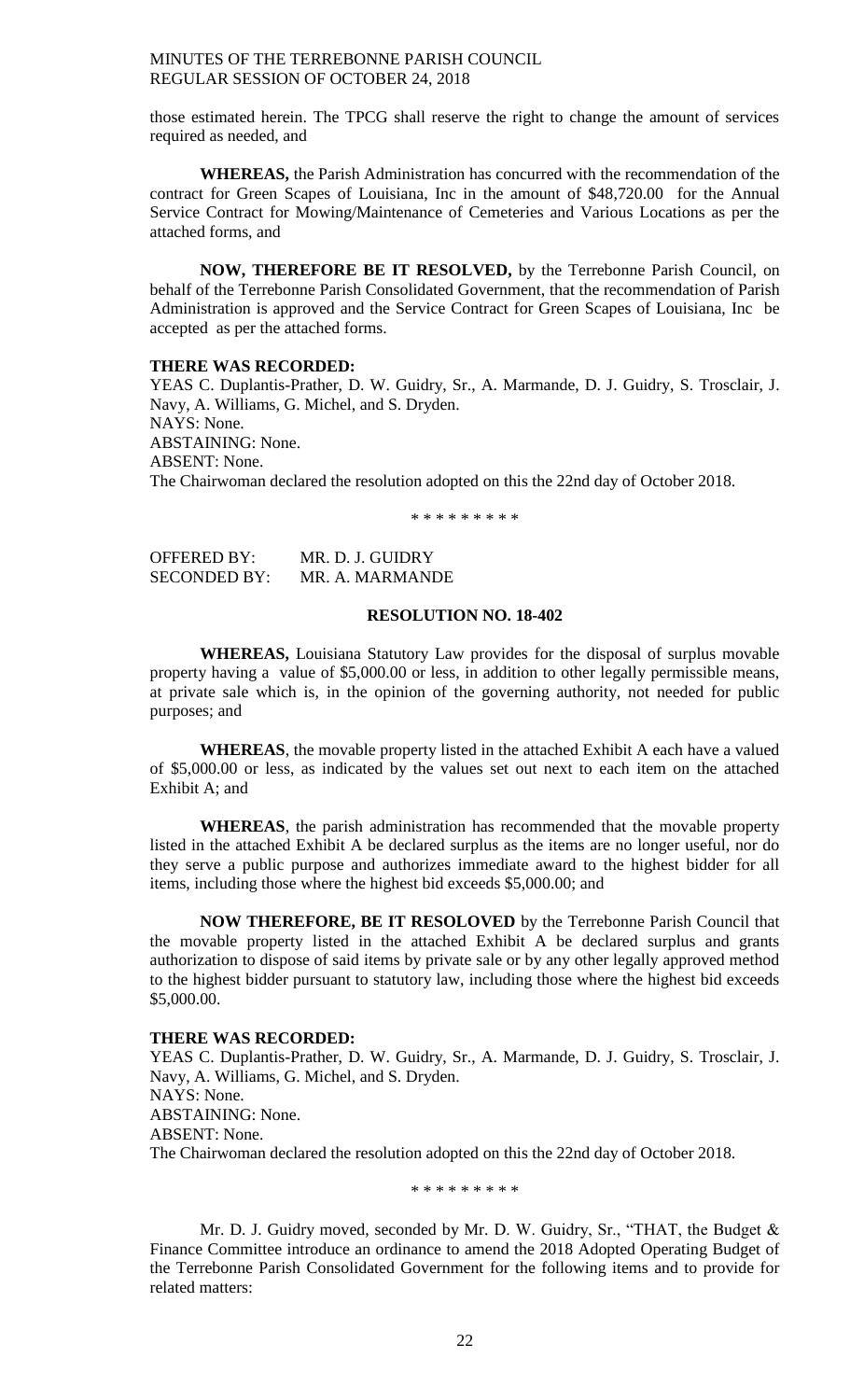- I. Flood Mitigation Assistance Program, \$785,117
- II. Flood Mitigation Assistance Program, \$1,309,225
- III. FTA-City of Thibodaux, \$1,000
- IV. Hollywood Road Extension, \$75,000
- V. Sanitation Fund, Net \$0
- VI. Coastal Restoration/Water Management, \$250,000
- VII. Statewide Flood Control Projects, \$631,137

and call a public hearing on said matter on November 14, 2018 at 6:30 p.m."

The Chairwoman called for the vote on the motion offered by Mr. D. J. Guidry. THERE WAS RECORDED: YEAS: C. Duplantis-Prather, D. W. Guidry, Sr., A. Marmande, D. J. Guidry, S. Trosclair, J. Navy, A. Williams, G. Michel and S. Dryden. NAYS: None. ABSENT: None. The Chairwoman declared the motion adopted.

Committee Member J. Navy asked that Agenda Item No. 6 - Discussion and possible action with regards to the former Community Problem Solver position, be placed on the agenda for consideration. He explained that in previous years, the parish had a Community Problem Solver that was the liaison between parish government and the community that was effective in communicating with the public. Mr. Navy suggested that Administration look into getting this position created again to help bridge the understanding of what various communities needs are and follow through with them.

Discussion ensued with several Committee Members supporting this measure explaining that there should be more than one Community Problem Solver so that all concerns in the parish can be addressed.

Committee Member G. Michel expressed his concerns relative to whether the position of Community Problem Solver is needed.

Mr. J. Navy moved, seconded by Ms. C. Duplantis-Prather, "THAT, the Budget and Finance Committee request that Administration research the possibility of recreating the Community Problem Solver position and a recommendation be brought back to the Council."

The Chairwoman called for the vote on the motion offered by Mr. J. Navy. THERE WAS RECORDED: YEAS: C. Duplantis-Prather, D. W. Guidry, Sr., A. Marmande, D. J. Guidry, S. Trosclair, J. Navy, A. Williams, G. Michel and S. Dryden. NAYS: None. ABSENT: None. The Chairwoman declared the motion adopted.

A review of the proposed 2019 Budget began on the following funds/departmental budgets:

**a) Terrebonne ARC (Fund 279; Sm. Bk. 116; Big Bk. 316) –** Comptroller Kayla Dupre presented the proposed 2019 Budget noting that a 5.33 mill as valorem tax renewed by voters November 16, 2013 (2018-2027), will generate an estimated \$5,069,494 in 2019. Terrebonne Parish currently has a cooperative endeavor agreement with Terrebonne ARC to provide services, \$4,950,000 estimated for 2019. An independent budget is adopted by TARC governing authority for fiscal year ending June  $30<sup>th</sup>$  and is submitted annually to the appointing authority. (NO ACTION TAKEN)

Ms. Mary Lynn Bisland, Executive Director of Terrebonne TARC, thanked the Council and Administration for their support throughout the years. She explained that TARC is in the process of working on various projects and by the year of 2019 every resident at TARC, that is able to work, will be employed.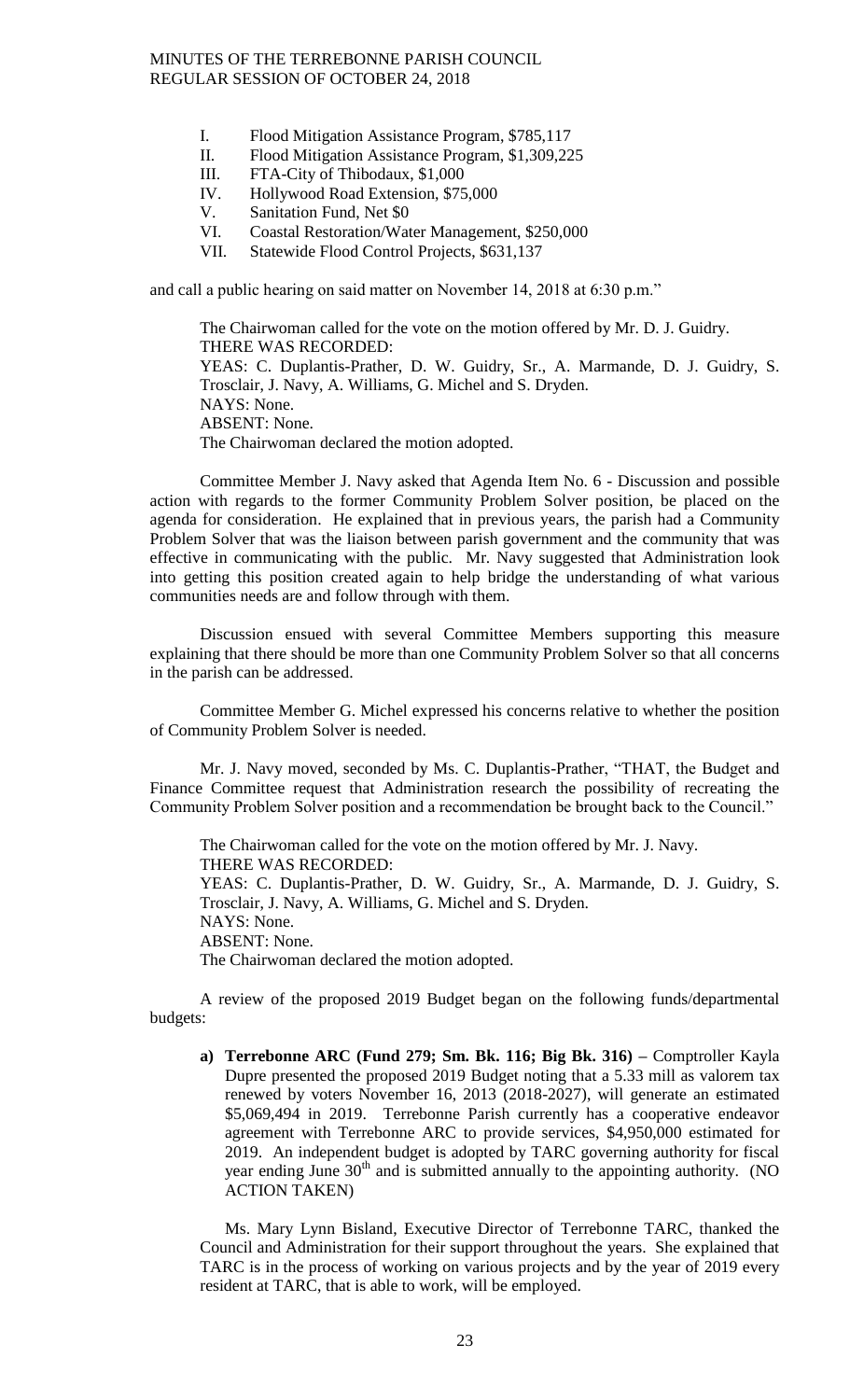Several Council Members, along with Parish President G. Dove, thanked Ms. Bisland and her staff for all of work that they do to help the disabled residents of Terrebonne Parish.

Upon questioning from Committee Member D. W. Guidry, Sr. pertaining to the government interest on the Miscellaneous Income, Comptroller Kayla Dupre explained that she is unfamiliar with that segment of the budget but she will get the information and present it to the Council at a later date.

**b) Official Fees/Publications (Fund 151-119; Sm. Bk. 17; Big Bk. 10)** Comptroller Kayla Dupre highlighted the proposed 2019 Budget explaining that the Membership Dues for the year 2019 are as follows: Louisiana Municipal Association: \$12,487, Louisiana Conference of Mayors: \$3,000, METLEC (Metropolitan Law Enforcement Commission): \$3,545, National Association of Counties: \$2,237, Police Jury Association, \$12,000. Independent Audit Fees: \$207,500, \$5,200 more than 2018. Publish Proceedings (Minutes, Public Notices, etc.): \$22,600, \$1,400 less than 2018. (NO ACTION TAKEN)

Upon questioning from Committee Member D. W. Guidry, Sr., pertaining to the consultant fees and contract, Comptroller Kayla Dupre explained that the aforementioned contract is one that the parish has had for several years and she is unsure of the terms of the contract. She stated that she would have to get the information and present it to the Council at a later date.

- **c) Ward Court (Fund 151-126; Sm. Bk. 25; Big Bk. 16) –** Comptroller Kayla Dupre summarized the proposed 2019 Budget stating that wages paid to Justices of the Peace and Constables includes "State Supplemental Pay" which is reimbursed by the State monthly. Every Justice of the Peace and Constable shall attend at least one training course with the Attorney General every other year pursuant to LRS. 49:251.1. If one fails to complete mandatory training he/she shall not receive compensation until receipt of a "certificate of completion" from the Attorney General. (NO ACTION TAKEN)
- **d) Judicial – Other (Fund 151-129; Sm. Bk. 26; Big Bk. 20) –** Comptroller Kayla Dupre reviewed the proposed 2019 Budget highlighting stating that Act 1031 of the 2003 State Regular Session amended the state law to increase the daily compensation for serving on a jury; to increase the jury filing fees in civil cases to the clerk of court; to increase the amount deposited into the registry of the court; and to provide for an additional fee in criminal cases. In 2019 Court Warrants, \$65,000, \$27,000 less than 2018. (NO ACTION TAKEN)
- **e) Registrar of Voters (Fund 151-141; Sm. Bk. 29; Big Bk. 20) –** Comptroller Kayla Dupre presented the proposed 2019 Budget noting that under Capital, they are requesting (\$2,700), one (1) new computer, \$1,200 and one (1) new scanner, \$1,500. (NO ACTION TAKEN)
- **f) Elections (Fund 151-142; Sm. Bk. 31; Big Bk. 21) –** Comptroller Kayla Dupre summarized the proposed 2019 Budget stating that there were no significant changes. (NO ACTION TAKEN)
- **g) General – Other (Fund 151-199; Sm. Bk. 46; Big Bk. 34) –** Comptroller Kayla Dupre reviewed that the proposed 2019 Budget highlighting that there were no significant changes. (NO ACTION TAKEN)
- **h) Parish VA Service Office (Fund 151-408; Sm. Bk. 51; Big Bk. 40)** Comptroller Kayla Dupre presented the proposed 2019 Budget noting that the Parish supplement for State Veterans Service Office, \$24,138, \$1,746 more than 2018. (NO ACTION TAKEN)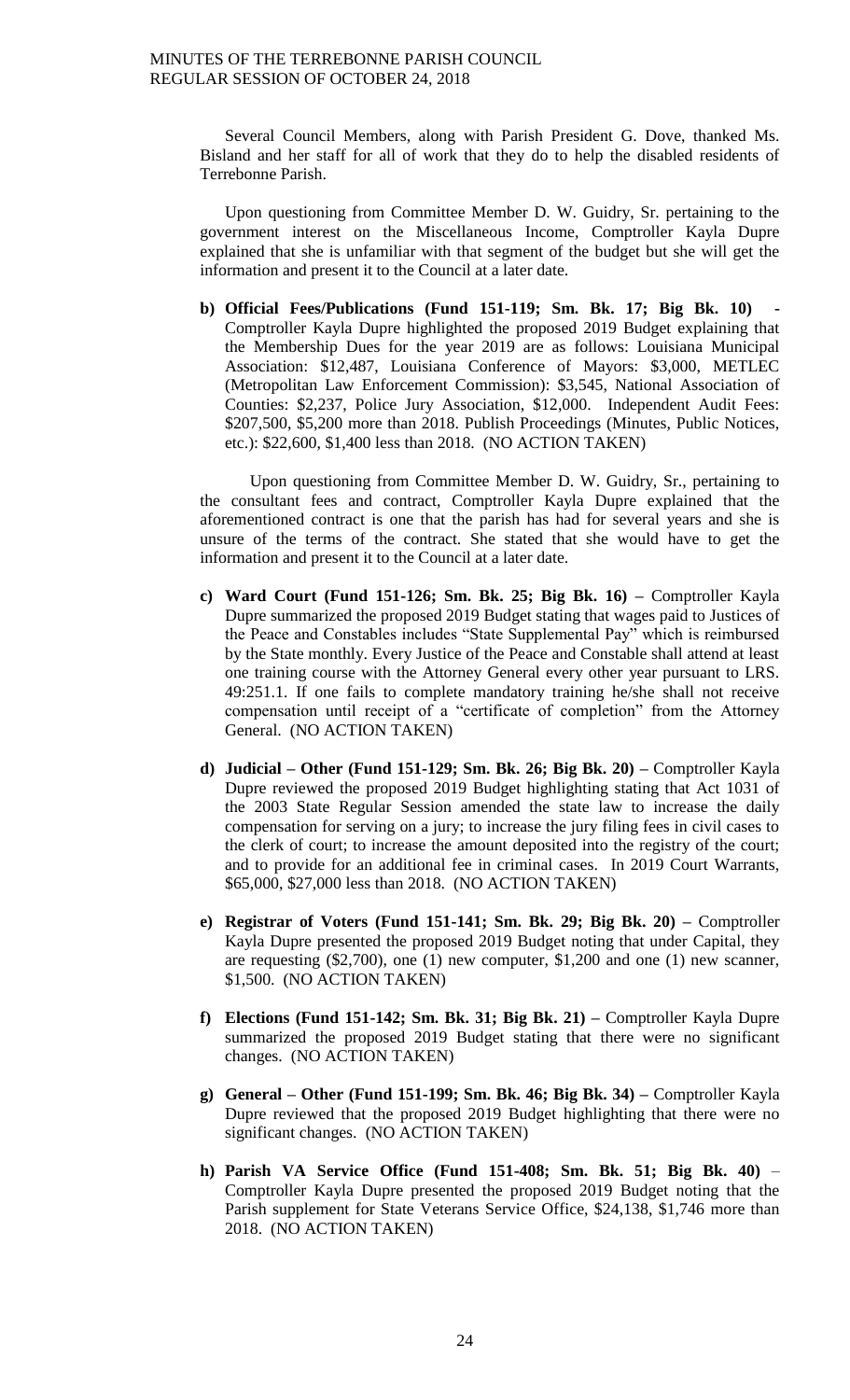- **i) Parish Farm Agent (Fund 151-654; Sm. Bk. 63; Big Bk. 52)**  Comptroller Kayla Dupre highlighted the proposed 2019 Budget stating that there were no significant changes. (NO ACTION TAKEN)
- **j) Emergency Preparedness (Fund 151-912; Sm. Bk. 66; Big Bk. 54)**  Comptroller Kayla Dupre summarized the proposed 2019 Budget highlighting that under Capital, they are requesting \$20,100 to update Hazmat Safety Equipment. (NO ACTION TAKEN)

Upon questioning from Committee Member J. Navy, pertaining to the name of the extension at the Office of Emergency Preparedness, Office of Emergency Preparedness and Homeland Security Director Earl Eues stated that a decision has not been made yet for naming the new building extension.

- **k) Road District #6 O & M (Fund 258; Sm. Bk. 108; Big Bk. 262)**  Comptroller Kayla Dupre presented the proposed 2019 Budget explaining that on November 7, 2006, the voters of Ward 6 approved a .80 mills ad valorem tax, which was adjusted and levied at .82 mills, generating an estimated \$37,413 for 2019, renewed for the years 2091 to 2028. Street repairs in 2019 are proposed at \$30,000. (NO ACTION TAKEN)
- **l) Road Lighting Districts (Fund 267-276; Sm. Bk. 109; Big Bk. 266)** Comptroller Kayla Dupre highlighted the proposed 2019 Budget noting stating that the above table (the one in the budget book) highlights the Road Lighting District's Ad Valorem Tax Revenue (without penalties) maximum authorized, millages levied, and year expires. Each District has \$20,000 allocated towards crime cameras. (NO ACTION TAKEN)
- **m) Housing and Human Services (Fund 151-653; Sm. Bk. 61; Big Bk. 49)** Comptroller Kayla Dupre summarized the proposed 2019 Budget highlighting that there were no significant changes. (NO ACTION TAKEN)
- **n) Recap Housing and Human Services Grants (Fund HHS Grants; Sm. Bk. 139; Big Bk. 116)** – Comptroller Kayla Dupre reviewed the proposed 2019 Budget explaining that CDBG-Recovery (Funds 241/641) has been established as a companion to Fund 241 to account for infrastructure separately; however the two funds continue to be considered one program. See Capital Improvements Section for highlights. CDBG Entitlement (Fund 225) supplements the following: Homeless Shelter, \$120,000, Head Start, \$11,000. The General Fund Supplements the following programs: Homeless Shelter (Fund 234), \$18,400, same as 2018. Home Investment Partnership (Fund 235), \$50,874, same as 2018. Urban Transit (Fund 237), \$508,823, a 1.9% increase. Head Start Program (Fund 239), \$490,785, an increase 11.5% decrease. Rural Transit (Fund 240), \$12,188, a 0.90% decrease. Section 8 (Fund 219), \$40,000, same as 2019. (NO ACTION TAKEN)

Mr. S. Trosclair moved, seconded by Mr. A. Marmande, "THAT, there being no further business to come before the Budget & Finance Committee, the meeting be adjourned."

The Chairwoman called for the vote on the motion offered by Mr. S. Trosclair. THERE WAS RECORDED:

YEAS: C. Duplantis-Prather, D. W. Guidry, Sr., A. Marmande, D. J. Guidry, S. Trosclair, A. Williams, G. Michel and S. Dryden.

NAYS: None.

ABSENT: J. Navy.

The Chairwoman declared the motion adopted and the meeting was adjourned at 7:04 p.m.

Arlanda Williams, Chairwoman

Tammy E. Triggs, Sr. Minute Clerk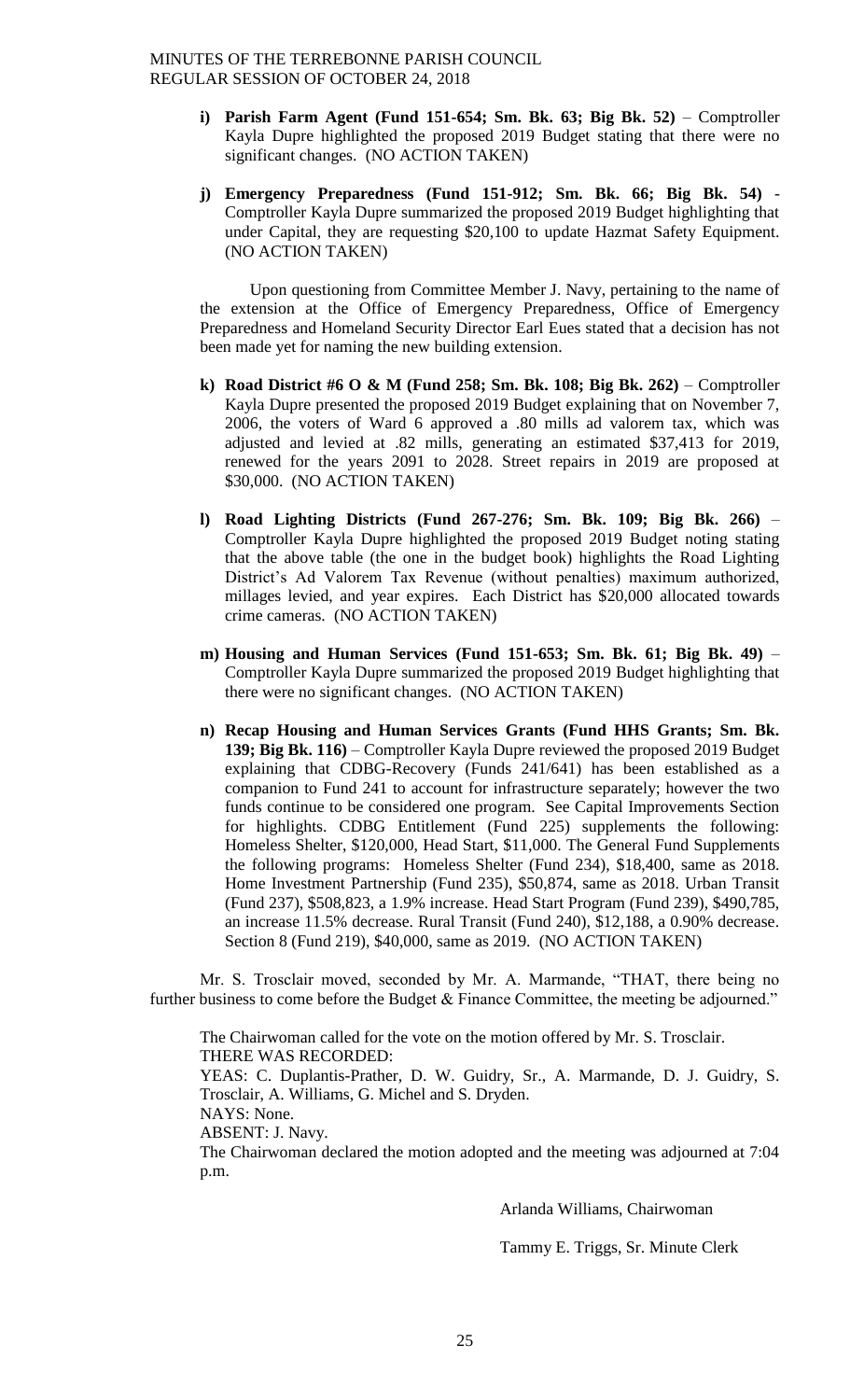Ms. A. Williams moved, seconded Mr. G. Michel, "THAT the Council accept and ratify the minutes of the Budget and Finance Committee meeting held on October 22, 2018."

The Chairman called for a vote on the motion offered by Ms. A. Williams. THERE WAS RECORDED: YEAS: C. Duplantis-Prather, A. Marmande, D. J. Guidry, S. Trosclair, J. Navy, A. Williams, G. Michel, and S. Dryden. NAYS: None. ABSENT: D. W. Guidry, Sr. The Chairman declared the motion adopted.

Ms. A. Williams moved, seconded by Ms. C. Duplantis-Prather, "THAT the Council approve the following street light list:

#### **STREET LIGHT LIST 10-24-18**

INSTALL ONE (1) STREET LIGHT AT 111 FIFTH STREET; USD; TPCG; CHRISTA DUPLANTIS-PRATHER; DISTRICT 5.

INSTALL ONE STREET LIGHT AT 673 BAYOU DULARGE ROAD (HIGHWAY 315); SLECA; RLD #10; A. MARMANDE.

REPLACE STREET LIGHTS ON JENNINGS LANE WITH LED LIGHTS; ENTERGY; RLD 3A; DISTRIT 5; CHRISTA DUPLANTIS-PRATHER."

The Chairman called for a vote on the motion offered by Ms. A. Williams. THERE WAS RECORDED: YEAS: C. Duplantis-Prather, A. Marmande, D. J. Guidry, S. Trosclair, J. Navy, A. Williams, G. Michel, and S. Dryden. NAYS: None. ABSENT: D. W. Guidry, Sr. The Chairman declared the motion adopted.

Ms. C. Duplantis-Prather moved, seconded by Ms. A. Williams, "THAT the Council approve attendance to the NACo's Gulf States Counties & Parishes Caucus Meeting, Baldwin County, Alabama and to the Organization of Parish Administrative Officials Quarterly Executive Board Meeting, Lake Charles, Louisiana as per the current travel policy."

The Chairman called for a vote on the motion offered by Ms. C. Duplantis-Prather. THERE WAS RECORDED: YEAS: C. Duplantis-Prather, A. Marmande, D. J. Guidry, S. Trosclair, J. Navy, A. Williams, G. Michel, and S. Dryden. NAYS: None. ABSENT: D. W. Guidry, Sr. The Chairman declared the motion adopted.

Mr. D. J. Guidry moved, seconded by Mr. G. Michel, "THAT the Council hold nominations open for three weeks for the one expiring term on the Recreation District No. 3A Board."

The Chairman called for a vote on the motion offered by Mr. D. J. Guidry. THERE WAS RECORDED: YEAS: C. Duplantis-Prather, A. Marmande, D. J. Guidry, S. Trosclair, J. Navy, A. Williams, G. Michel, and S. Dryden. NAYS: None. ABSENT: D. W. Guidry, Sr. The Chairman declared the motion adopted.

Mr. D. J. Guidry moved, seconded by Mr. G. Michel, "THAT the Council open nominations for the one expiring term on the Recreation District No. 7 Board, nominate Mr. Barry Soudelier and Ms. Donna Lirette, close nominations, and that a voice vote of the Council be taken to determine who will fill said Council appointment vacancy."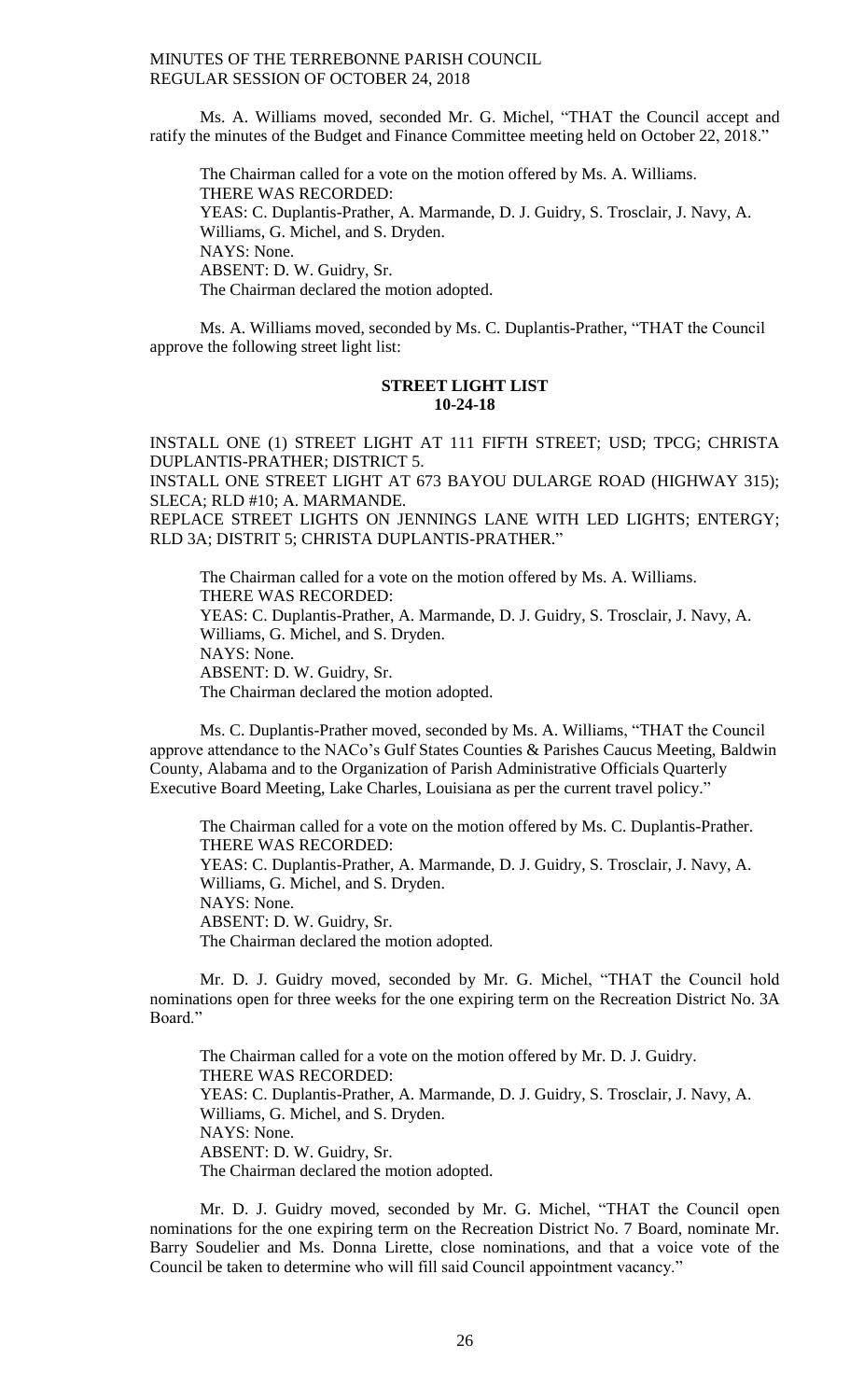The Chairman called for a vote on the motion offered by Mr. D. J. Guidry. THERE WAS RECORDED: YEAS: C. Duplantis-Prather, A. Marmande, D. J. Guidry, S. Trosclair, J. Navy, A. Williams, G. Michel, and S. Dryden. NAYS: None. ABSENT: D. W. Guidry, Sr. The Chairman declared the motion adopted.

Voting to appoint Mr. Soudelier D. J. Guidry S. Trosclair J. Navy A. Williams G. Michel S. Dryden

Voting to appoint Ms. Lirette C. Duplantis-Prather A. Marmande

Minute Clerk K. Hampton announced the votes tallied for the one expiring term on the Recreation District No. 7 Board and they were recorded as follows: six (6) votes for Mr. Barry Soudelier and two (2) votes for Ms. Donna Lirette.

The Chairman announced that, as per the above voice vote, Mr. Barry Soudelier is reappointed to serve another term on the Recreation District No. 7 Board.

Ms. A. Williams moved, seconded by Mr. G. Michel, "THAT the Council open nominations for the one Alternate position (North of the Intracoastal) on the Terrebonne Parish Youth Advisory Council, nominate Ms. Cassidy My Trinh Nguyen, Ms. Kylie Domangue, and Ms. Madeline Malbrough, close nominations, that a voice vote of the Council be taken to determine who will fill said Council appointment vacancy, and to hold nominations open for two weeks for the remaining vacant positions on the aforementioned board."

The Chairman called for a vote on the motion offered by Ms. A. Williams. THERE WAS RECORDED: YEAS: C. Duplantis-Prather, A. Marmande, D. J. Guidry, S. Trosclair, J. Navy, A. Williams, G. Michel, and S. Dryden. NAYS: None. ABSENT: D. W. Guidry, Sr. The Chairman declared the motion adopted.

Voting to appoint Ms. Nguyen C. Duplantis-Prather D. J. Guidry J. Navy A. Williams G. Michel S. Dryden

Voting to appoint Ms. Domangue

Voting to appoint Ms. Malbrough A. Marmande S. Trosclair

Minute Clerk K. Hampton announced the votes tallied for the two vacancies on the Terrebonne Parish Youth Advisory Council and they were recorded as follows: six (6) votes for Ms. Cassidy My Trinh Nguyen, zero (0) votes for Ms. Kylie Domangue, and two (2) votes for Ms. Madeline Malbrough.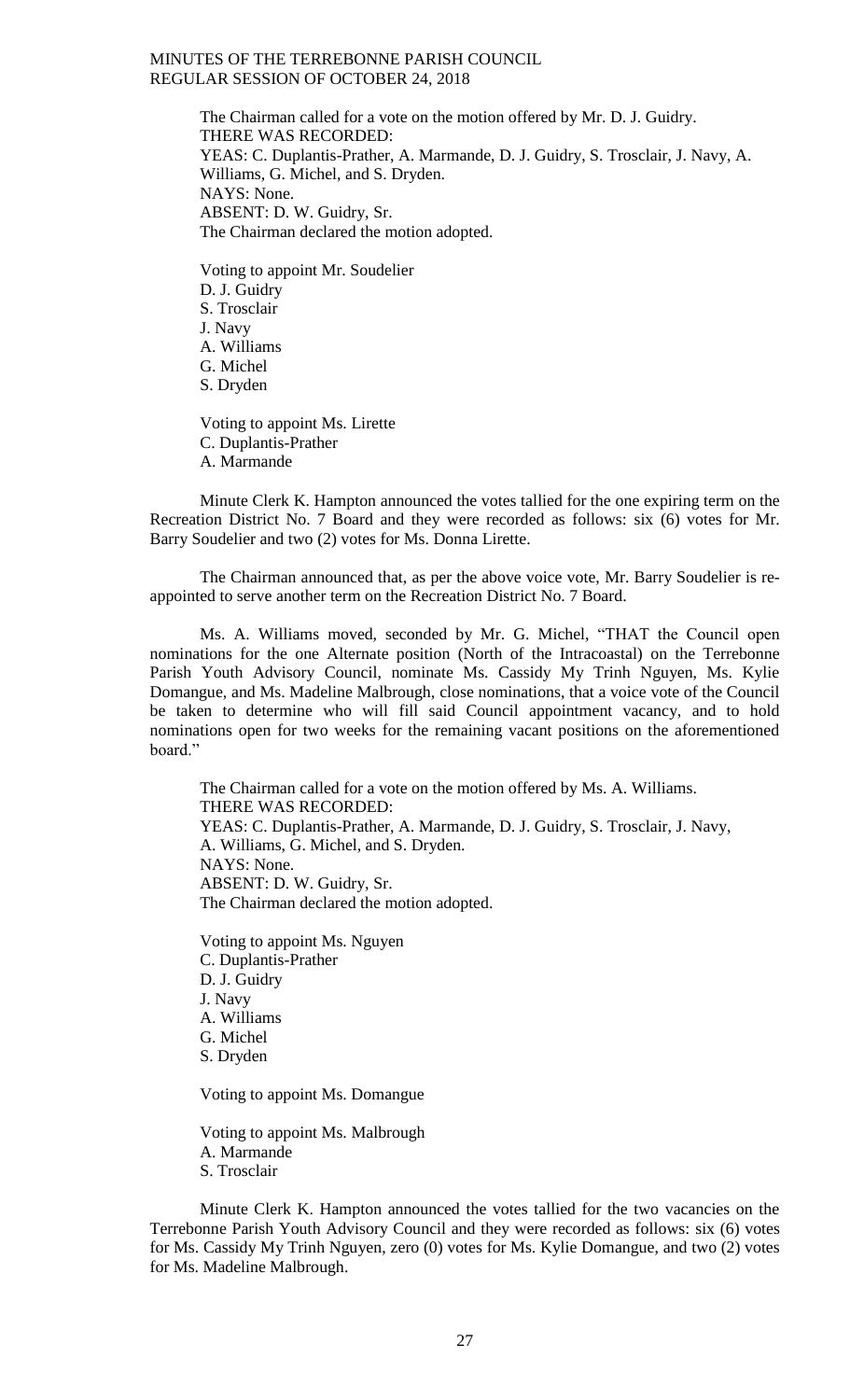The Chairman announced that, as per the above voice vote, Ms. Cassidy My Trinh Nguyen is appointed to serve on the Terrebonne Parish Youth Advisory Council.

Ms. A. Williams moved, seconded by Mr. D. J. Guidry, "THAT the Council open nominations for the one expiring term on the Houma-Terrebonne Airport Commission, nominate Mr. Vincent Celestin, Ms. Jennifer Beeson, Mr. Lloyd Geist, Mr. Jason Becnel, and Mr. Derrick Miller, close nominations, and that a voice vote of the Council be taken to determine who will fill said Council appointment vacancy."

The Chairman called for a vote on the motion offered by Ms. A. Williams. THERE WAS RECORDED: YEAS: C. Duplantis-Prather, A. Marmande, D. J. Guidry, S. Trosclair, J. Navy, A. Williams, G. Michel, and S. Dryden. NAYS: None. ABSENT: D. W. Guidry, Sr. The Chairman declared the motion adopted.

Voting to appoint Mr. Celestin

Voting to appoint Ms. Beeson C. Duplantis-Prather D. J. Guidry

Voting to appoint Mr. Geist C. Duplantis-Prather A. Marmande D. J. Guidry S. Trosclair J. Navy A. Williams G. Michel S. Dryden Voting to appoint Mr. Becnel

Voting to appoint Mr. Miller A. Marmande S. Trosclair J. Navy A. Williams G. Michel S. Dryden

Minute Clerk K. Hampton announced the votes tallied for the one expiring term on the Houma-Terrebonne Airport Commission and they were recorded as follows: zero (0) votes for Mr. Vincent Celestin, two (2) votes for Ms. Jennifer Beeson, eight (8) votes for Mr. Lloyd Geist, zero (0) votes for Mr. Jason Becnel, and six (6) votes for Mr. Derrick Miller.

The Chairman announced that, as per the above voice vote, Mr. Lloyd Geist and Mr. Derrick Miller are appointed to serve on the Houma-Terrebonne Airport Commission.

Mr. D. J. Guidry moved, seconded by Mr. A. Marmande, "THAT the Council open nominations for one expiring term on the Coastal Zone Management and Restoration Advisory Committee representing the Oil Industry, nominate Mr. Jan Rogers, close nominations, and reappoint Mr. Rogers to serve another term on the aforementioned board."

The Chairman called for a vote on the motion offered by Mr. D. J. Guidry. THERE WAS RECORDED: YEAS: C. Duplantis-Prather, A. Marmande, D. J. Guidry, S. Trosclair, J. Navy, A. Williams, G. Michel, and S. Dryden. NAYS: None. ABSENT: D. W. Guidry, Sr.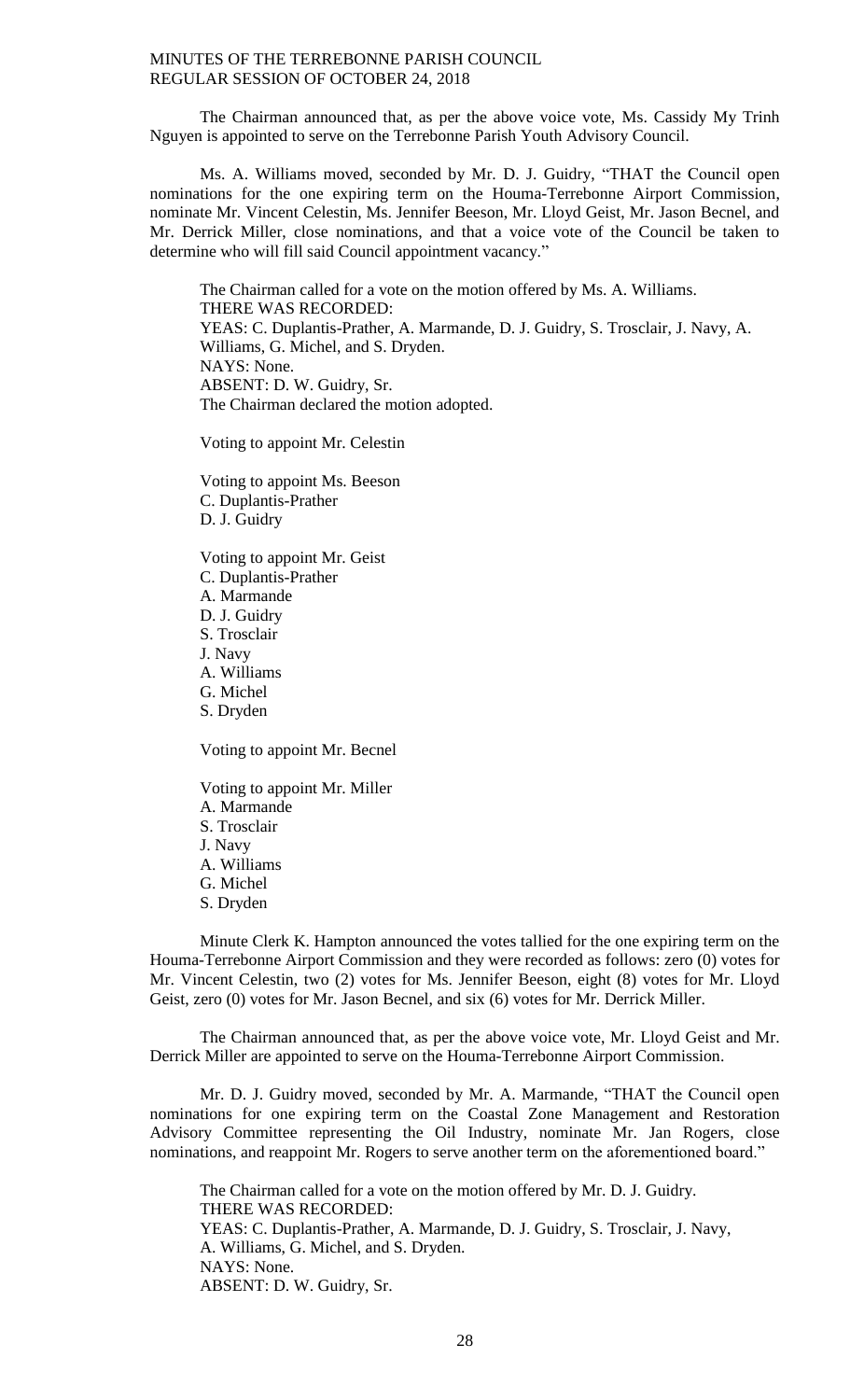The Chairman declared the motion adopted.

Mr. G. Michel moved, seconded by Ms. A. Williams, "THAT the Council hold nominations open for three weeks for the one vacancy representing Recreational Fishing on the Coastal Zone Management & Restoration Advisory Committee."

The Chairman called for a vote on the motion offered by Mr. G. Michel. THERE WAS RECORDED: YEAS: C. Duplantis-Prather, A. Marmande, D. J. Guidry, S. Trosclair, J. Navy, A. Williams, G. Michel, and S. Dryden. NAYS: None. ABSENT: D. W. Guidry, Sr. The Chairman declared the motion adopted.

Mr. G. Michel moved, seconded by Ms. C. Duplantis-Prather, "THAT the Council open nominations for one expiring term on the Downtown Development Corporation Board appointed by the Council, nominate Mr. James LeCompte, close nominations, reappoint Mr. Lecompte to serve another term on the aforementioned board, and to hold nominations open for three weeks for the three expiring terms on the aforementioned board."

The Chairman called for a vote on the motion offered by Mr. G. Michel. THERE WAS RECORDED: YEAS: C. Duplantis-Prather, A. Marmande, D. J. Guidry, S. Trosclair, J. Navy, A. Williams, G. Michel, and S. Dryden. NAYS: None. ABSENT: D. W. Guidry, Sr. The Chairman declared the motion adopted.

Mr. D. J. Guidry moved, seconded by Mr. G. Michel, "THAT the Council open nominations for one expiring term on the Houma Area Convention and Visitors' Bureau, nominate Ms. Andre Buquet-Casey (nominated by the Regional Military Museum Foundation), close nominations, reappoint Ms. Casey to serve another term on the aforementioned board, and to hold nominations open for three weeks for the one expiring term on the aforementioned board."

The Chairman called for a vote on the motion offered by Mr. D. J. Guidry. THERE WAS RECORDED: YEAS: C. Duplantis-Prather, A. Marmande, D. J. Guidry, S. Trosclair, J. Navy, A. Williams, G. Michel, and S. Dryden. NAYS: None. ABSENT: D. W. Guidry, Sr. The Chairman declared the motion adopted.

The Chairman announced that there was one expiring term on the Recreation District No. 3-A Board, two expiring terms on the Houma-Terrebonne Regional Planning Commission, two expiring terms on the Municipal Fire & Police Civil Service Board (nominated by Nicholls State University President), and one vacancy due to resignation (local clergy) to fill an unexpired term on the Terrebonne ARC Board.

Council Member J. Navy stated that one of the vacancies on the Municipal Fire & Police Civil Service Board was due to the passing of board member Mr. Russel Melancon, Sr. then shared his condolences to the Melancon family.

Council Member G. Michel encouraged the public to vote in the upcoming election then wished his son John a happy  $11<sup>th</sup>$  birthday.

Council Member A. Marmande announced that the construction on the Falgout Canal crossroad has been completed and then offered his thoughts and prayers for the "Mac" Lodrigue family during a difficult time.